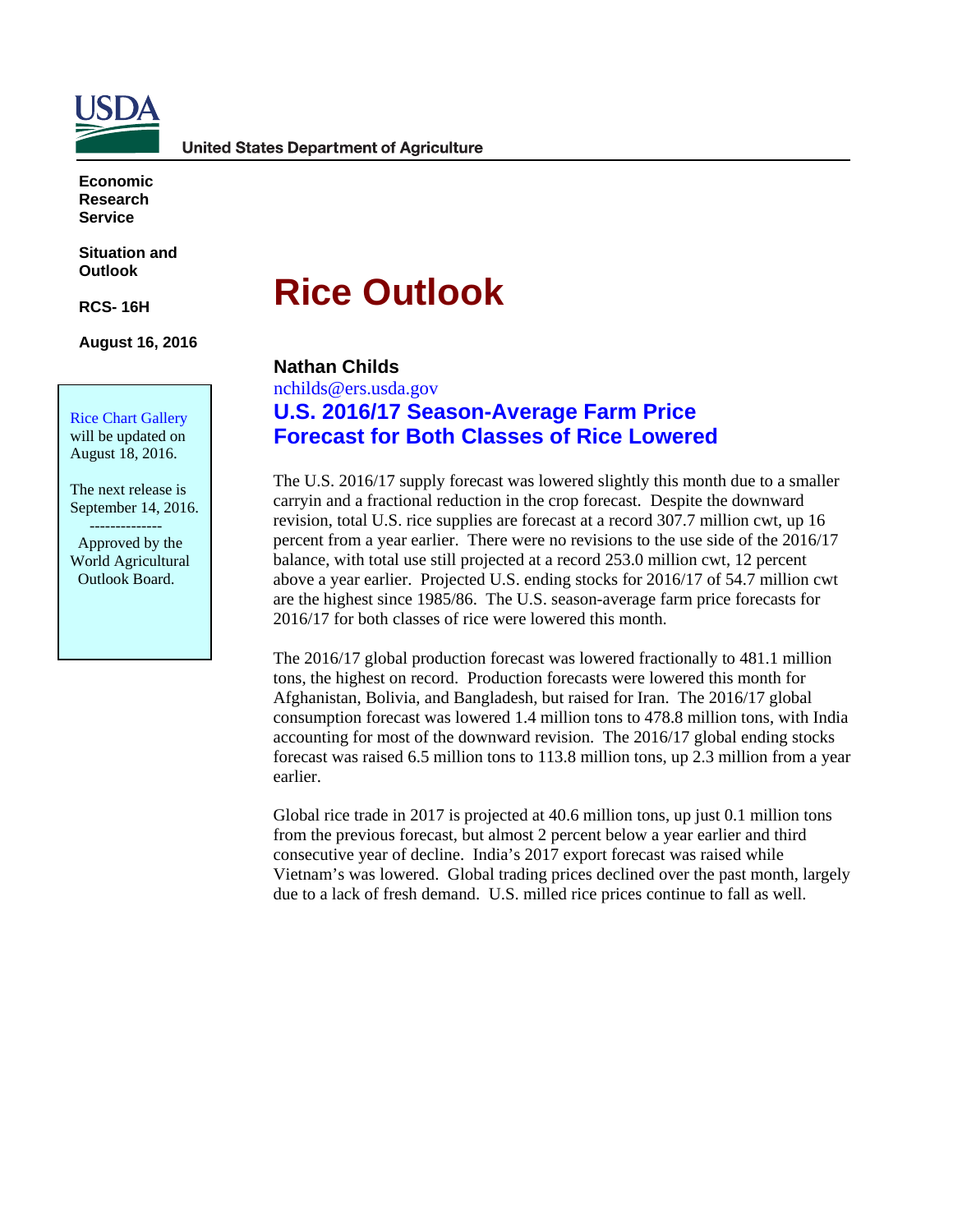## **Domestic Outlook**

#### *U.S. 2016/17 Production Projected at 244.3 Million Cwt*

The U.S. 2016/17 crop forecast was lowered 0.7 million cwt to 244. 3 million cwt, up 27 percent from a year earlier and the highest on record. This month's downward revision in production is due to a revised yield. At 7,659 pounds, the first NASS survey-based yield for the 2016/17 crop is 21 pounds below the previous trend-based yield released last month, but up 190 pounds from a year earlier and the second highest on record. Planted area remains estimated at 3.21 million acres, up 23 percent from a year earlier and the highest since 3.6 million acres were planted in 2010/11. Area in 2016/17 is estimated higher than a year earlier in all reported States, with Arkansas accounting for 47 percent of the near-600,000-acre expansion.

By class, long-grain production is projected at 182.7 million cwt, down fractionally from last month's forecast but up 37 percent from a year earlier and the highest on record. The 2016/17 U.S. medium- and short-grain crop is projected at 61.6 million cwt, down less than 1 percent from the previous forecast but up 4 percent from a year earlier. All of the expected increase in medium- and short-grain production is in California.

Yields in 2016/17 are projected higher than a year earlier in all reported States except California and Missouri. At 7,500 pounds per acre, the Arkansas field yield is up 2 percent from a year earlier but slightly below the 2013/14 and 2014/15 record of 7,560 pounds. Nearby Mississippi's 2016/17 yield of 7,300 pounds per acre is nearly 3 percent higher than last year. In contrast, Missouri's 2016/17 yield of 6,700 pounds per acre is almost 5 percent below a year earlier. On the Gulf Coast, Louisiana's 2016/17 field yield of 7,100 pounds per acre is up 2 percent from a year earlier. The Texas 2016/17 yield of 8,500 pounds per acre is up 23 percent from a year earlier and the highest on record. In California, the average yield is estimated at 8,800 pounds per acre, 90 pounds below the year-earlier record.

Production is projected higher than a year earlier in all reported States, with Arkansas accounting for nearly half of the 52.0 million-cwt increase in rice production in 2016/17. At a record 118.1 million cwt, Arkansas' 2016/17 rice crop is 25 percent larger than a year earlier, mostly due to expanded area. Mississippi's 2016/17 rice crop is forecast at 14.5 million cwt, up 37 percent from a year earlier, also mostly due to an area expansion. In Missouri, 2016/17 rice production is projected at 14.3 million cwt, an increase of 17 percent from a year earlier, as an area expansion more than offsets a 4-percent decline in yield. On the Gulf Coast, Louisiana's 2016/17 rice crop is projected at a record 33.0 million cwt, up 15 percent from a year earlier, mostly due to expanded area. The Texas 2016/17 rice crop is projected to achieve the largest percentage increase. At 15.1 million cwt, rice production in Texas is projected to increase 69 percent in 2016/17. The substantial increase is the result of both expanded area and a record yield. Texas rice growers faced water restrictions from 2012/13-2015/16 that limited area.

The California rice crop is projected at 49.2 million cwt, up 31 percent from a year earlier and largest since the record of 50.8 million cwt was harvested in 2004/05. Rice growers in California were under water restrictions in both 2014/15 and 2015/16. Although California's 2016/17 rice plantings of 564,000 acres are roughly equal to the State's pre-2014/15 average, much of the State remains in its fifth year of drought.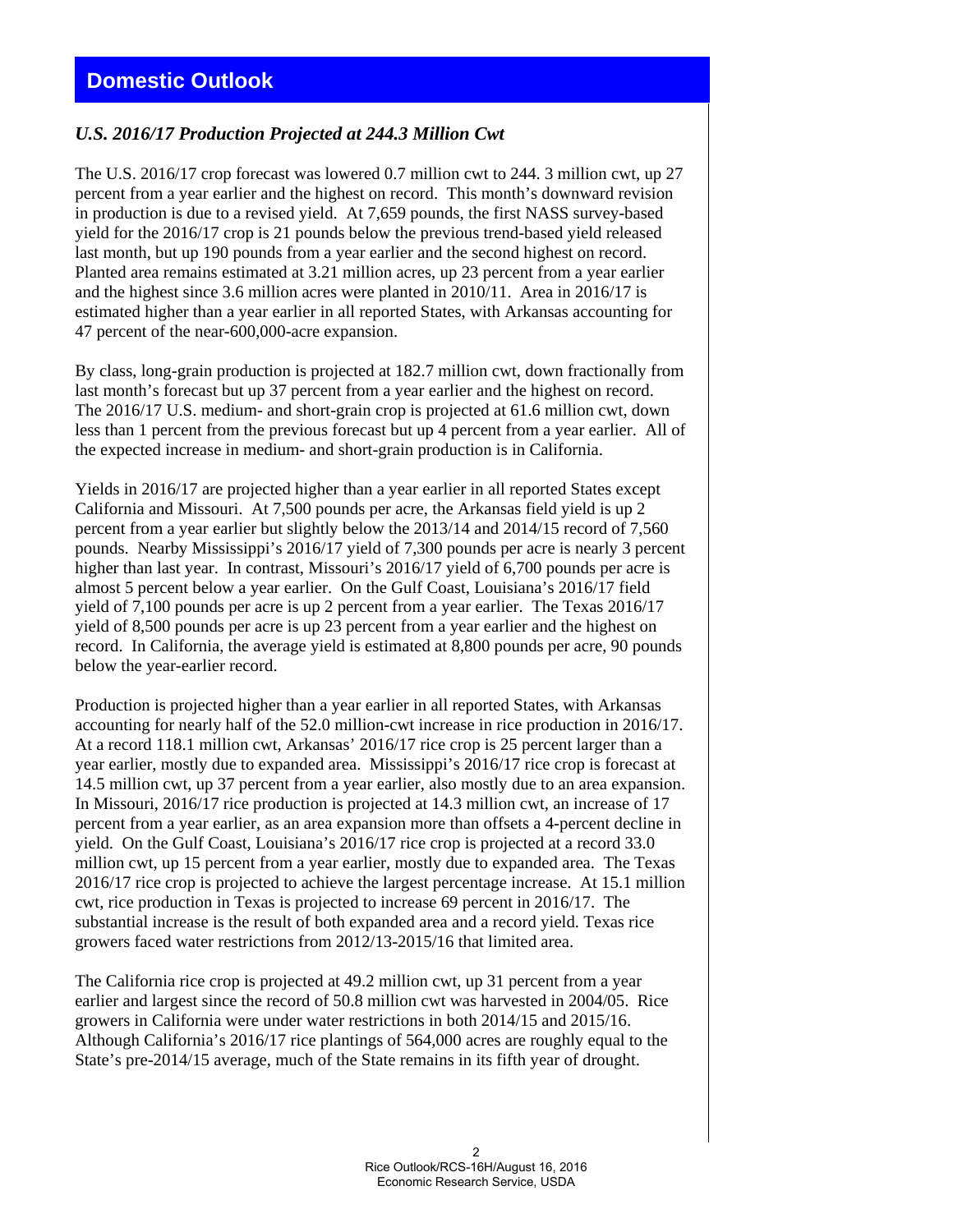#### *Progress of 2016/17 U.S. Rice Crop Remains Ahead of Normal*

Harvest of the 2016/17 U.S. rice crop has begun on the Gulf Coast. For the week ending August 7, 43 percent of the Texas crop was reported harvested, well ahead of both 16 percent a year earlier and the State's 5-year average of 18 percent. In Louisiana, 39 percent of the 2016/17 rice crop was reported harvested by August 7, slightly ahead of 35 percent a year earlier and well ahead of the State's 5-year average of 25 percent. The faster than normal pace of this year's harvest in both Gulf Coast rice growing States bodes well for the harvest of a partial second crop from the stubble of the first crop harvest remaining in the field —referred to as a ratoon crop—later this year. Ratoon crop production is typically limited to growers in Southwest Louisiana and Texas due to their longer growing season. Harvest had not begun yet in the remaining rice growing States, typical for early August.

For the week ending August 7, 86 percent of the U.S. 2016/17 rice crop had headed, up from 76 percent a year earlier and well ahead of the U.S. 5-year average of 68 percent. In Arkansas, 92 percent of the crop was reported headed by August 7, well ahead of both 73 percent last year and the State's 5-year average of 67 percent. Missouri's 2016/17 rice crop was reported 78 percent headed by August 7, ahead of 67 percent a year earlier and well ahead of the State's 5-year average of 52 percent. The Mississippi 2016/17 crop was reported 86 percent headed by August 7, unchanged from last year but ahead of the State's 5-year average of 80 percent.

On the Gulf Coast, 94 percent of Louisiana's 2016/17 crop was reported headed by August 7, nearly unchanged from a year earlier and the State's 5-year average. The Texas rice crop was reported 97 percent headed by August 7, 2-4 percentage points ahead of a year earlier and the State's 5-year average. In California, 60 percent of the crop was reported headed by August 7, slightly behind a year earlier but well ahead of the State's 5-year average of 44 percent.

For the week ending August 7, the condition of the 2016/17 U.S. rice crop was rated slightly below a year earlier, with 66 percent of the U.S. crop rated in good or excellent condition compared with 69 percent last year. In 2016/17, 7 percent of the U.S. crop was rated in poor or very poor condition for the week ending August 7, up 1 percentage point from a year earlier. In Arkansas, 62 percent of the crop was rated in good or excellent condition for the week ending August 7, well below 71 percent a year earlier. In addition, 11 percent of Arkansas' 2016/17 crop was rated in poor or very poor condition, up from just 7 percent a year earlier. A continuing concern in Arkansas is the higher than normal temperatures at night that have accompanied extremely high daytime temperatures this summer. If temperatures do not fall below 75 degrees at night, grainquality issues are likely. For the week ending August 7, 72 percent of Missouri's 2016/17 rice crop was rated in good or excellent condition, well ahead of 61 percent a year earlier. Just 4 percent of Missouri's 2016/17 crop was rated in poor or very poor condition, unchanged from a year earlier. In nearby Mississippi, 76 percent of the 2016/17 rice crop was rated in good or excellent condition, 2 percentage points less than a year earlier. Just 2 percent of Missouri's 2016/17 crop was rated in poor or very poor condition, 1 percentage point less than a year earlier.

On the Gulf Coast, 64 percent of Louisiana's 2016/17 rice crop was rated in good or excellent condition for the week ending August 7, up from 62 percent a year earlier. In both years, 5 or 6 percent of the crop was rated in poor or very poor condition. In Texas, just 48 percent of the 2016/17 rice crop was rated in good or excellent condition, down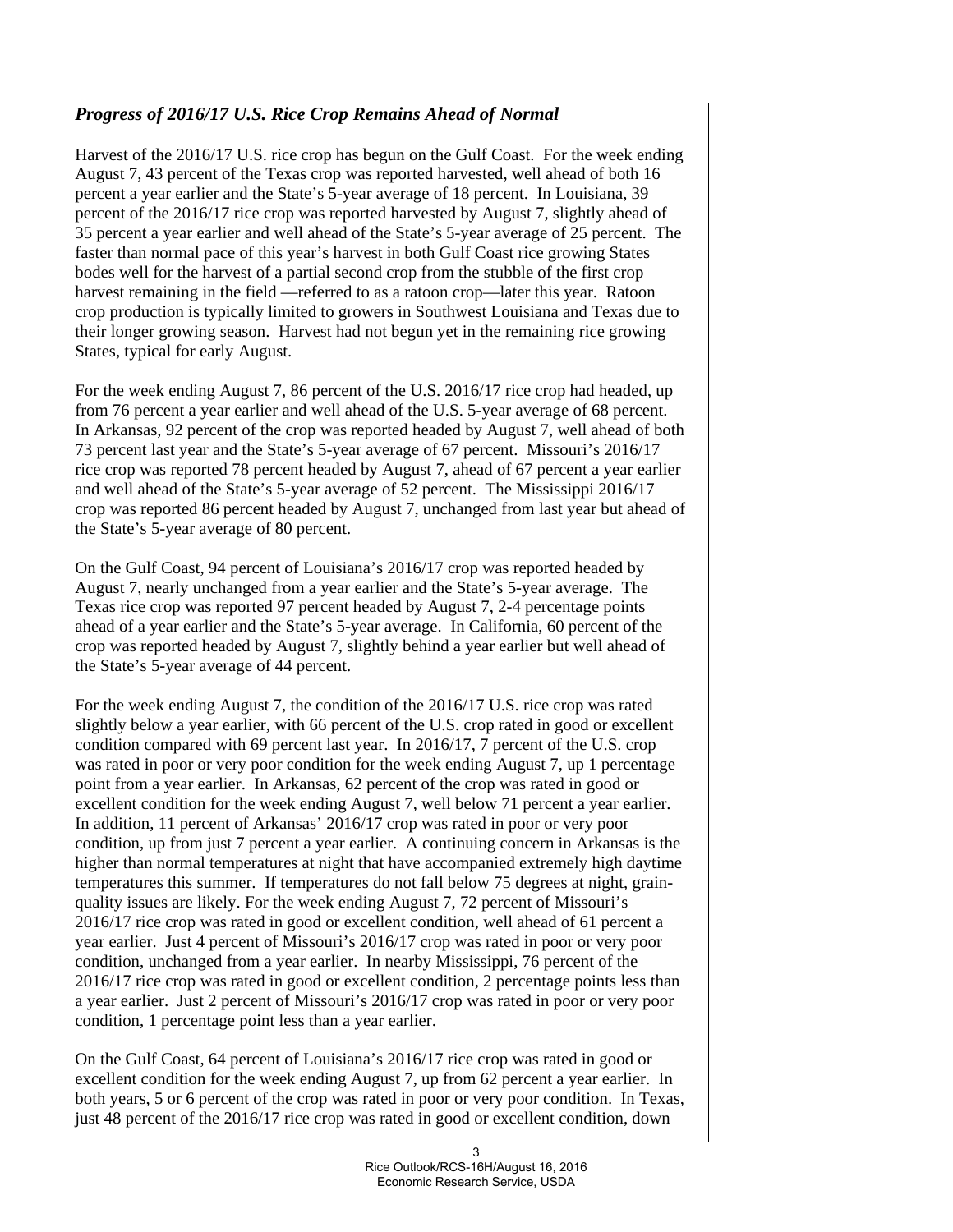from 53 percent a year earlier. Seven percent of the Texas 2016/17 rice crop was rated in poor or very poor condition, up 2 percentage points from a year earlier. As with Arkansas, there is concern over the extremely high day and nighttime temperatures that could impact field yields. The Texas rice growing area also experienced severe storms earlier this season. In California, 80 percent of the 2016/17 rice crop was rated in good or excellent condition for the week ending August 8, up from 75 percent a year earlier. The remaining crop was rated in fair condition in both years.

#### *U.S. 2016/17 Rice Supply Projected at a Record 307.7 Million Cwt*

Beginning stocks for 2016/17 are estimated at 39.4 million cwt, down 1.5 million cwt from the previous forecast and 19 percent below a year earlier. The downward revision was due to revisions for the 2015/16 market year. By class, long-grain 2016/17 beginning stocks are projected at 19.5 million cwt, down 1.5 million cwt from the previous forecast and 26 percent smaller than a year earlier. Medium- and short-grain beginning stocks remain forecast at 18.0 million cwt, 11 percent below a year earlier.

There were no revisions this month to the 2016/17 U.S. rice import forecast. U.S. rice imports remain forecast at 24.0 million cwt, unchanged from a year earlier. By class, long-grain 2016/17 imports remain forecast at 20.5 million cwt, down 0.2 million cwt from the 2015/16 revised estimate. Medium- and short-grain imports remain forecast at 3.5 million cwt, up 0.2 million cwt from the year-earlier revised estimate.

A slight crop-size reduction and a smaller carryin forecast reduced the total 2016/17 U.S. rice supply forecast 2.2 million cwt to 307.7 million cwt. Total supplies in 2016/17 will be 16 percent larger than a year earlier and the highest on record. Long-grain total supplies are projected at 222.7 million cwt, down almost 1 percent from last month's forecast but 24 percent higher than a year earlier and the highest on record. Mediumand short-grain supplies are projected at 83.1 million cwt, down just 0.4 million cwt from the previous forecast but still up fractionally from a year earlier. On an annual basis, a slightly larger medium- and short-grain crop is expected to offset a smaller carryin, leaving total medium- and short-grain supplies almost unchanged.

## *U.S. 2016/17 Exports and Domestic Use Projected Higher than Last Year*

Total use of U.S. rice in 2016/17 remains projected at 253.0 million cwt, 12 percent above a year earlier and the highest on record. By class, long-grain total use remains projected at 186.0 million cwt, up 16 percent from a year earlier and a near-record. Medium- and short-grain use remains forecast at 67.0 million cwt, up 3 percent from a year earlier and even with the 2011/12 record.

U.S. domestic use (including a residual component that accounts for post-harvest losses in storing, marketing, transporting, and processing) is projected at a record 138.0 million cwt, 14 percent higher than a year earlier. Long-grain domestic use remains projected at 105.0 million cwt, 19 percent higher than a year earlier and the second highest on record. Medium- and short-grain domestic use remains projected at 33.0 million cwt, unchanged from a year earlier.

Total U.S. rice exports in 2016/17 remain projected at 115.0 million cwt, 10 percent larger than the year-earlier revised estimate. U.S. rice exports in 2016/17 are second only to the record 124.6 million shipped in 2002/03. The substantial year-to-year increase in U.S. rice exports is based on record supplies and expectations of more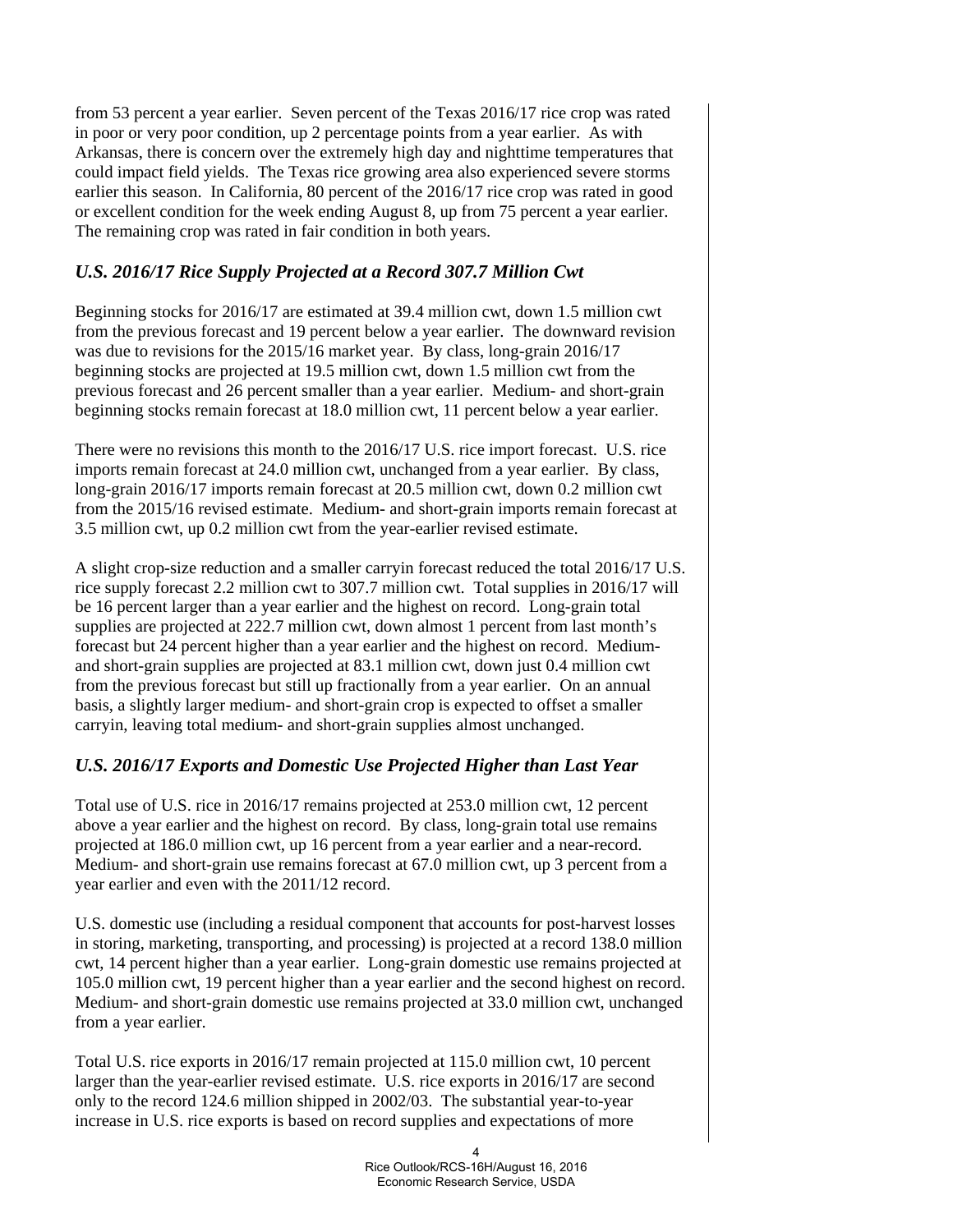competitive U.S. prices in 2016/17. Long-grain exports remain projected at 81.0 million cwt, up 11 percent from a year earlier and the highest since 2005/06. To achieve this level of long-grain exports, the United States will need to expand exports in its core markets in Latin America, as well as in markets in Sub-Saharan Africa and the Middle East, where the United States typically faces substantial competition from Asian and South American exporters.

Medium- and short-grain U.S. exports in 2016/17 remain projected at 34.0 million cwt, 7 percent higher than a year earlier. In addition to its regular WTO sales to North East Asia, the United States will need to expand sales to other medium- and short-grain markets, primarily in the Mediterranean, to achieve this forecast level of exports in 2016/17.

By type of rice, U.S. milled rice exports (combined milled and brown rice exports on a rough-rice basis) remain projected at 78.0 million cwt, 15 percent above a year earlier. Sub-Saharan Africa and the Middle East are likely markets where the United States could expand sales of milled rice in 2016/17 due to more competitive prices and plenty of supplies. U.S. rough-rice exports in 2016/17 remain projected at 37.0 million cwt, almost 1 percent higher than the year-earlier revised estimate. These are the highest U.S. rough-rice exports since 2010/11. Mexico, Central America, and northern South America are the top markets for U.S. rough rice. These buyers take almost exclusively long-grain rough-rice. The Mediterranean is the only major market for U.S. mediumand short-grain rough-rice, with Libya and Turkey the main buyers.

#### *U.S. 2016/17 Rice Ending Stocks Projected To Be the Highest Since 1985/86*

U.S. 2016/17 rice ending stocks are projected at 54.7 million cwt, down 2.2 million cwt from the previous forecast but 39 percent higher than a year earlier and the highest since 1985/86. The stocks-to-use ratio is projected at 21.6 percent, up from 17.5 percent a year earlier and the highest since 1992/93. This level of ending stocks and share of total use is expected to pressure U.S. prices lower in 2016/17, especially for medium- and short-grain rice.

Long-grain ending stocks in 2016/17 are projected at 36.7 million cwt, down 1.8 million cwt from the previous forecast but up 88 percent from a year earlier. These are the highest U.S. long-grain ending stocks since 1985/86. The long-grain ending stocks-touse ration is projected at 19.7 percent, up from 12.1 percent a year earlier and the highest since 1986/87.

Medium- and short-grain ending stocks in 2016/17 are projected at 16.1 million cwt, down 2 percent from the previous forecast and more than 10 percent below a year earlier. The medium- and short-grain ending stocks-to-use ratio is projected at 24.0 percent, down from a year earlier's abnormally high 27.7 percent.

#### *2015/16 U.S. Rice Export Forecast Raised; Ending Stocks Lowered*

The only supply-side revision to the 2015/16 U.S. rice balance sheet this month was a 0.2-million cwt shift in imports from medium- and short grain to long-grain. On the use side, total exports in 2015/16 were raised 1.5 million cwt to 104.5 million cwt, 9 percent above a year earlier. This month's upward revision was based on Census data through June—including 2013-2015 trade revisions, shipment data from the weekly *U.S. Export Sales* report through July 28, and expectations regarding any remaining shipment in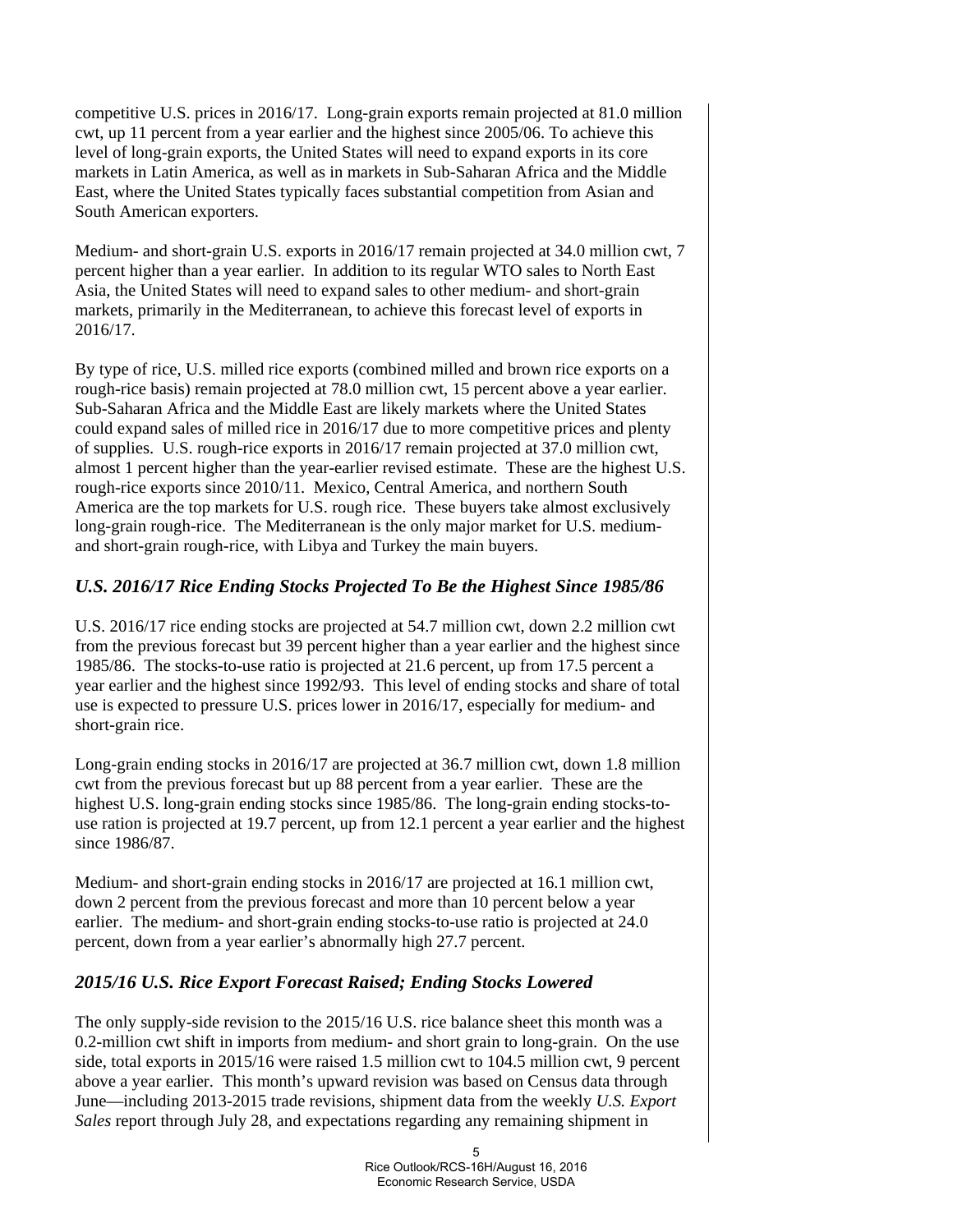2015/16. South America accounted for much of the increase in the U.S. export forecast this month.

By class, U.S. 2015/16 long-grain exports were raised 1.7 million cwt to 72.7 million cwt, up 7 percent from a year-earlier revised estimate. The medium- and short-grain export forecast was lowered 0.2 million cwt to 31.8 million cwt, 15 percent above the year-earlier revised estimate.

The higher 2015/16 export forecast lowered the ending stock forecast 1.5 million cwt to 39.4 million cwt, 19 percent below a year ago. Long-grain ending stocks were lowered to 19.5 million cwt, 26 percent below a year earlier. Medium- and short-grain ending stocks remain forecast at 18.0 million cwt, 11 percent below a year earlier.

#### *U.S. 2016/17 Season-Average Farm Price Forecasts Lowered for Both Classes of Rice*

The U.S. all-rice 2016/17 season-average farm price is projected at \$10.40-\$11.40 per cwt, down 80 cents on both the high and low ends from last month's forecast and below \$12.30 in 2015/16. The U.S. long-grain 2016/17 season-average farm price (SAFP) is projected at \$9.50-\$10.50 per cwt, down 50 cents on both the high and low ends from a month earlier. The midpoint is \$1.00 below the 2015/16 long-grain SAFP of \$11.00.

At \$14.50-\$15.50 per cwt, the California medium- and short-grain price is down \$1.00 on both ends from the previous forecast and well below the revised \$18.00 projected for 2015/16. The substantial downward revision for 2016/17 was based on recent declines in reported prices and expectations of a much larger California crop in 2016/17. This is the lowest California medium- and short-grain SAFP since USDA first reported medium- and short-grain SAFP prices by region in 2008/09. The Southern medium- and short-grain 2016/17 SAFP is forecast at \$10.00-\$11.00 per cwt, down 50 cents on both ends of the forecast range from last month and below \$11.30 a year earlier. The U.S. medium- and short-grain SAFP was lowered 90 cents on both ends to \$13.10-\$14.10 per cwt, down from \$15.40 a year earlier. The mid-point of the 2016/17 medium- and shortgrain SAFP would be the lowest since 2006/07.

In late July, NASS reported a June 2016 long-grain rough-rice cash price of \$10.60 per cwt, down 10 cents from a month earlier and the lowest since August 2015. For U.S. medium- and short-grain rice, the June price was reported at \$13.90 per cwt, down 60 cents from May. By region, the California medium- and short-grain price in June was reported at \$17.50 per cwt, down 40 cents from May and \$2.70 below the start of the California 2015/16 market year in October 2015. In the South, the June medium- and short-grain price was reported at \$10.50 per cwt, up 10 cents from May. The Southern medium- and short-grain rough-rice price had dropped each month in 2015/16 from September 2015 through April 2016.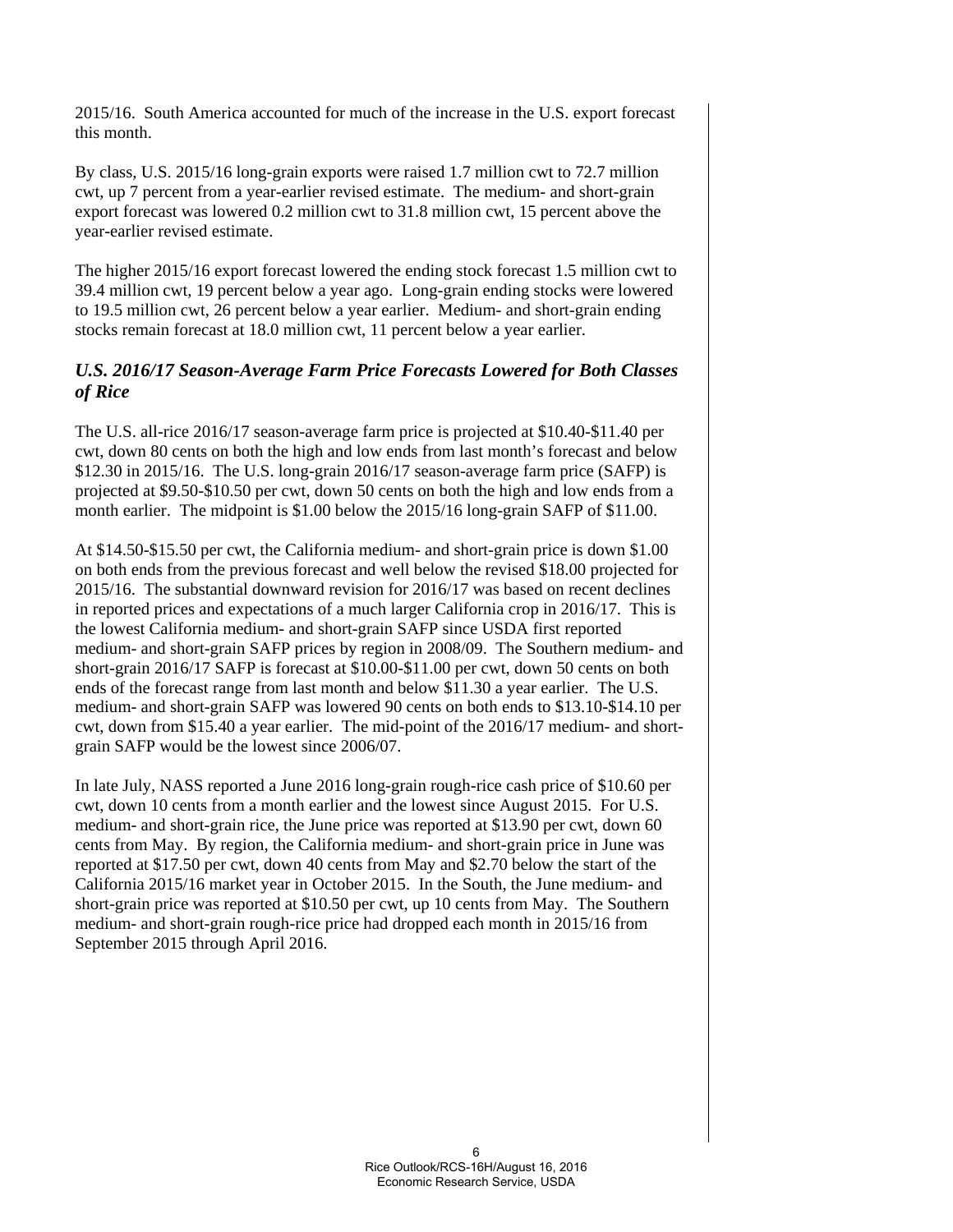#### *Crop Projections for 2016/17 Lowered for Afghanistan, Bolivia, and Bangladesh*

Global rice production in 2016/17 is projected at a record 481.1 million tons (milled basis), down just 0.1 million tons from last month's forecast but up more than 2 percent from a year earlier. The expected substantial recovery from the 2015/16 El Ninoreduced global rice crop is primarily due to expanded area. At 161.1 million hectares, global rice area is up 2.2 million hectares from a year earlier, but still nearly 0.7 million hectares below the 2013/14 record. Brazil, Burma, Cambodia, China, India, the Philippines, Sub-Saharan Africa, and the United States account for the bulk of the projected global area expansion in 2016/17, with India and the United States accounting for more than a third of the expected increase. The global area expansion is largely due to producer-support programs in several Asian countries and a desire by many countries to rebuild stocks after El Nino reduced production in 2015/16, primarily in Sub-Saharan Africa, South Asia, and Southeast Asia. The average global yield of 4.45 tons of rough rice per hectare is up slightly from 2015/16 and the highest on record. However, despite the projected increase in 2016/17, the average global yield has hardly risen since 2012/13.

By region, the largest increase in global production in 2016/17 is projected for Southeast Asia, where crops in most countries were reduced in 2015/16 due to El Nino. At 115.1 million tons, rice production in Southeast Asia is up almost 4 percent from 2015/16, but still below the record 116.9 million tons harvested in 2013/14. The region is the world's largest source of rice exports and includes several major importers as well. South Asia is also expected to increase production in 2016/17. Production in the region is forecast at 153.5 million tons, up more than 1 percent from 2015/16 but still below the 2013/14 record. The region is the second largest rice exporting source in the world. East Asia is projected to harvest another record rice crop in 2016/17, projected at 160.9 million tons, an increase of almost a half a percent. China has accounted for almost all of the production growth in East Asia over the past decade. Central America, North America, and South America are expected to see strong recoveries from below normal crops in 2015/16, which were mostly reduced by adverse weather, with North American production posting the largest increase. Despite a 3-percent area expansion, rice production in Sub-Saharan Africa is projected to be up just 1 percent in 2016/17. These regions together account for almost 98 percent of global rice production.

There were 4 downward production revisions for 2016/17 this month. First, Bolivia's crop was reduced 57 percent to just 138,000 tons, a decline of 58 percent from a year earlier and the smallest crop since 1992/93. The substantial reduction was primarily due to a 57,000-hectare reduction in harvested area to just 100,000 hectares, the smallest since 1991/92. The downward revision in Bolivia's rice area was based on severe drought in the main producing State of Santa Cruz and low producer prices.

Second, Afghanistan's 2016/17 rice crop forecast was lowered 19 percent to 403,000 tons, a result of a much lower yield. The area estimate was raised slightly. The downward revision in yield was based on below-average winter rains and low snow cover and continued political instability. Afghanistan's production is still almost 2 percent above the reduced estimate for the year-earlier crop. Elsewhere in Asia, Bangladesh's 2016/17 crop was lowered 35,000 tons to 24.5 million tons, nearly unchanged from a year earlier. The slight reduction was due to reduced plantings for the *Aus* (summer) crop planted in March-April due to insufficient irrigation water at planting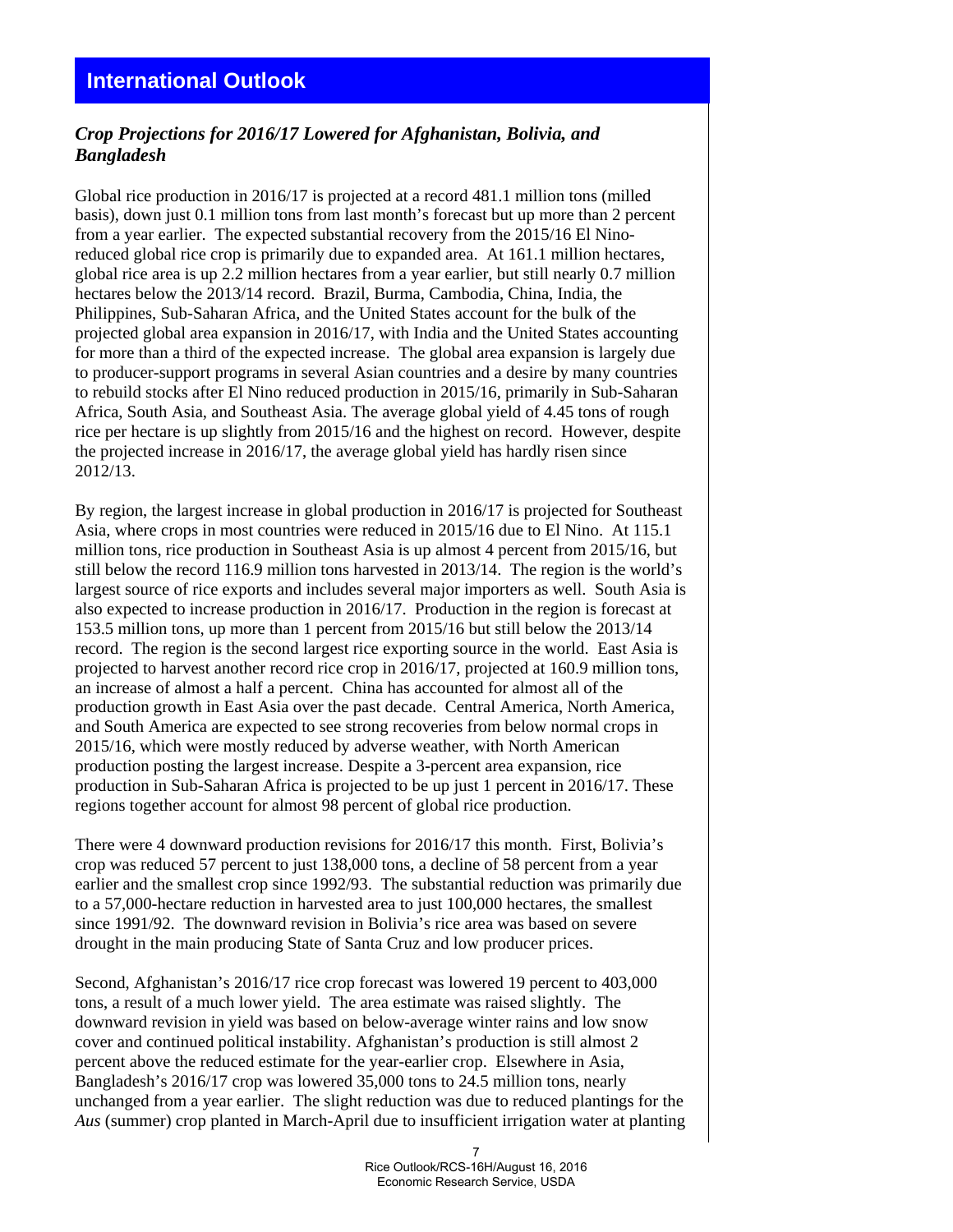and some area shift to other crops such as jute, maize, and vegetables that bring higher returns. Finally, the U.S. 2016/17 crop was lowered fractionally to 7.76 million tons based on a lower yield reported by the Government. The crop is still the highest on record.

These downward revisions were partially offset by two upward revisions. First, Iran's 2016/17 production forecast was raised 6 percent to 1.85 million tons based on a larger area estimate and slightly higher yield. Iran's 2016/17 rice production is up 4 percent from a year earlier and the highest since the record 1.93 million tons were harvested in 2003/04. The 2016/17 area of 650,000 hectares is the highest on record. Second, Australia's 2016/17 rice production forecast was raised 12.5 percent to 450,000 tons due to a higher area forecast due to greater water availability. The month of June delivered above-average rainfall in most of New South Wales, and the trend is expected to continue at least until September. The 2016/17 crop forecast is up 150,000 percent from the drought-reduced 2015/16 crop but still well below the record crop of 1.2 million tons harvested in 2000/01.

The 2015/16 global production forecast was raised 0.2 million tons this month to 470.8 million tons, still down 2 percent from a year earlier. The only significant upward revision was a 0.9-million ton increase in Indonesia's 2015/16 production to 36.2 million tons due to a 0.4-million hectare increase in area to 12.1 million hectares. The substantial area increase was due to above normal rainfall during the dry season that allowed farmers to increase plantings for the second crop (March-June) and third crop (July-October) cycles at the expense of corn and other secondary crops. Indonesia's 2015/16 production is nearly 2 percent above a year earlier and it is the only Southeast Asian rice producing country not to experience a crop shortfall.

This increase was offset by two reductions. First, Vietnam's 2015/16 crop estimate was lowered 0.6 million tons to 27.5 million tons due to smaller area and a weaker estimate for the main winter-spring crop that faced low irrigation water availabilities, following a generally weak rainy season in 2015 associated with El Niño and resulting in intensified salt water intrusion. The Mekong River Delta, which accounts for half of the winterspring output, recorded the highest losses. Second, Afghanistan's 2015/16 estimate was lowered 123,000 tons to 397,000 tons, a result of a substantially lower yield. Afghanistan's 2015/16 crop was 24 percent below the year-earlier record and the first decline since 2010/11.

Global consumption for 2016/17 is forecast at a record 478.8 million tons, down 1.4 million tons from last month's forecast but more than 1 percent larger than a year ago. India accounts for most of the reduction in the 2016/17 global consumption forecast this month. At 97.5 million tons, India's 2016/17 consumption forecast is down 1.1 million tons from the previous forecast. India's consumption estimate, like consumption estimates for all countries, includes feed and industrial uses, as well as a residual component that accounts for post-harvest losses. The reduced Indian consumption forecast was based on a higher forecast for ending stocks more in line with the revised 2015/16 stocks. Due to a much higher ending stock estimate reported by the Government of India, India's 2015/16 consumption estimate was lowered 4.0 million tons to 94.3 million tons. In addition, China's 2016/17 consumption forecast was lowered 0.5 million tons to 144.5 million tons, based on a reduced estimate for China's 2015/16 consumption. As with India, the 2015/16 consumption reduction was largely due to a higher stocks estimate. On an annual basis, Brazil, Burma, India, Japan, the United States, and Thailand account for the bulk of the expected increase in global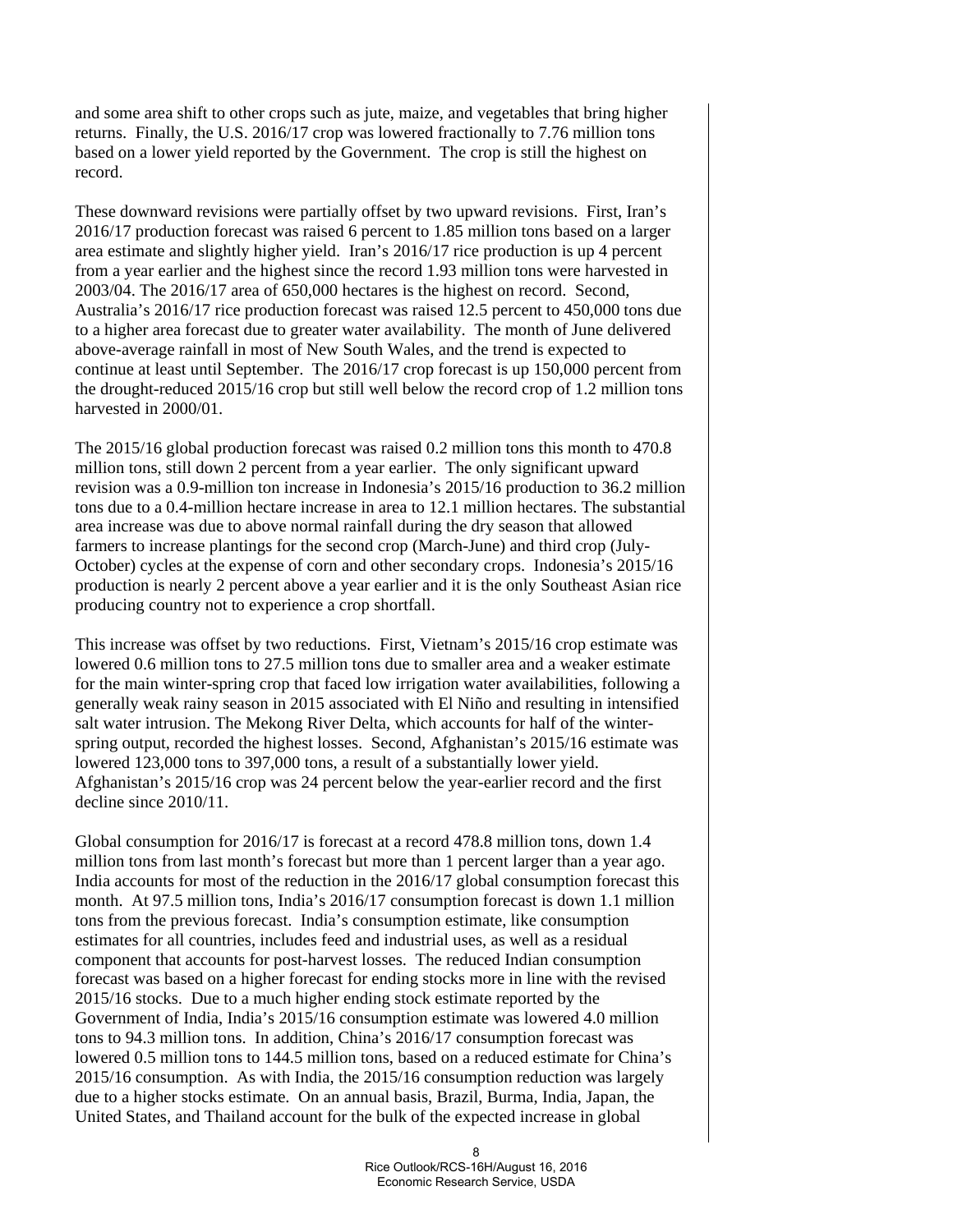consumption in 2016/17. In contrast, consumption is expected to decline in 2016/17 in Nigeria and Indonesia.

With global production exceeding consumption, total ending stocks of 113.8 million tons are up 6.5 million tons from the previous forecast and up 2.3 million tons from a year earlier. China, India, and Indonesia account for the bulk of the increase in the 2016/17 global ending stocks forecast this month. At 69.9 million tons, China's stocks are the highest since 2001/02 and account for 61 percent of global 2016/17 ending stocks. The global stocks-to-use ratio is projected at 23.8 percent, nearly unchanged from a year earlier.

#### *Vietnam's Export Forecasts Lowered for 2016 and 2017; India's 2017 Exports Raised*

Global rice trade in 2017 is projected at 40.6 million tons, up just 0.1 million tons from the previous forecast but almost 2 percent below a year earlier. This will be the third consecutive year of declining global trade. There were four nearly offsetting export revisions this month. There were two upward revisions. First, India's 2017 export forecast was raised 0.3 million tons to 8.8 million tons, still 5 percent below a year earlier and the second year of decline. The revision was based on larger Governmentheld stocks that are likely to allow greater exports. Second, Australia's 2017 export forecast was raised 50,000 tons to 250,000 tons based on expectations of a larger harvest next spring.

There were also two export reductions for 2017 this month. First, Vietnam's 2017 export projection was lowered 200,000 tons to 6.8 million tons, primarily based on a reduced 2016 export forecast and slightly tighter supplies stemming from a smaller 2015/16 crop. Second, Argentina's 2017 export forecast was lowered 50,000 tons to 550,000 tons based on recommendations from the U.S. Agricultural Office in Buenos Aires. Argentina's 2017 exports are up 50,000 tons from this year.

There were several nearly offsetting 2017 import revisions this month. First, on the upside, Cote d'Ivoire's 2017 import forecast was raised 300,000 tons to1.2 million tons, just 4 percent below the year-earlier near-record. The substantial upward revision was based on stronger imports in 2016. The top suppliers to Cote d'Ivoire are India, Vietnam, and Thailand. Second, the European Union's 2017 import forecast was raised 150,000 tons to 1.75 million tons, unchanged from the earlier upwardly revised forecast. Third, Afghanistan's 2017 import forecast was raised 120,000 tons to 240,000 tons based on much stronger imports in 2016 and tighter supplies due to weaker crops. Finally, Haiti's 2017 import forecast was raised 50,000 tons to a record 490,000 tons to show growth more in line with past-year levels. The United States provides the bulk of Haiti's rice imports.

There were four significant 2017 downward revisions for imports this month. First, Bangladesh's 2017 import forecast was reduced 100,000 tons to just 150,000 tons based on a reduced 2016 import forecast. Bangladesh's 2017 imports are 17 percent below a year earlier and the lowest since 2013. Although once a major rice importer, Bangladesh is now nearly self-sufficient in rice. Second, Iran's 2017 rice import forecast was lowered 100,000 tons to 1.05 million tons based on a larger crop. Third, Madagascar's 2017 import forecast was reduced 100,000 tons to 300,000 tons based on a reduced 2016 import forecast. Finally, Iraq's 2017 import forecast was reduced 50,000 tons to 1.1 million tons based on a slower pace of purchases in 2016.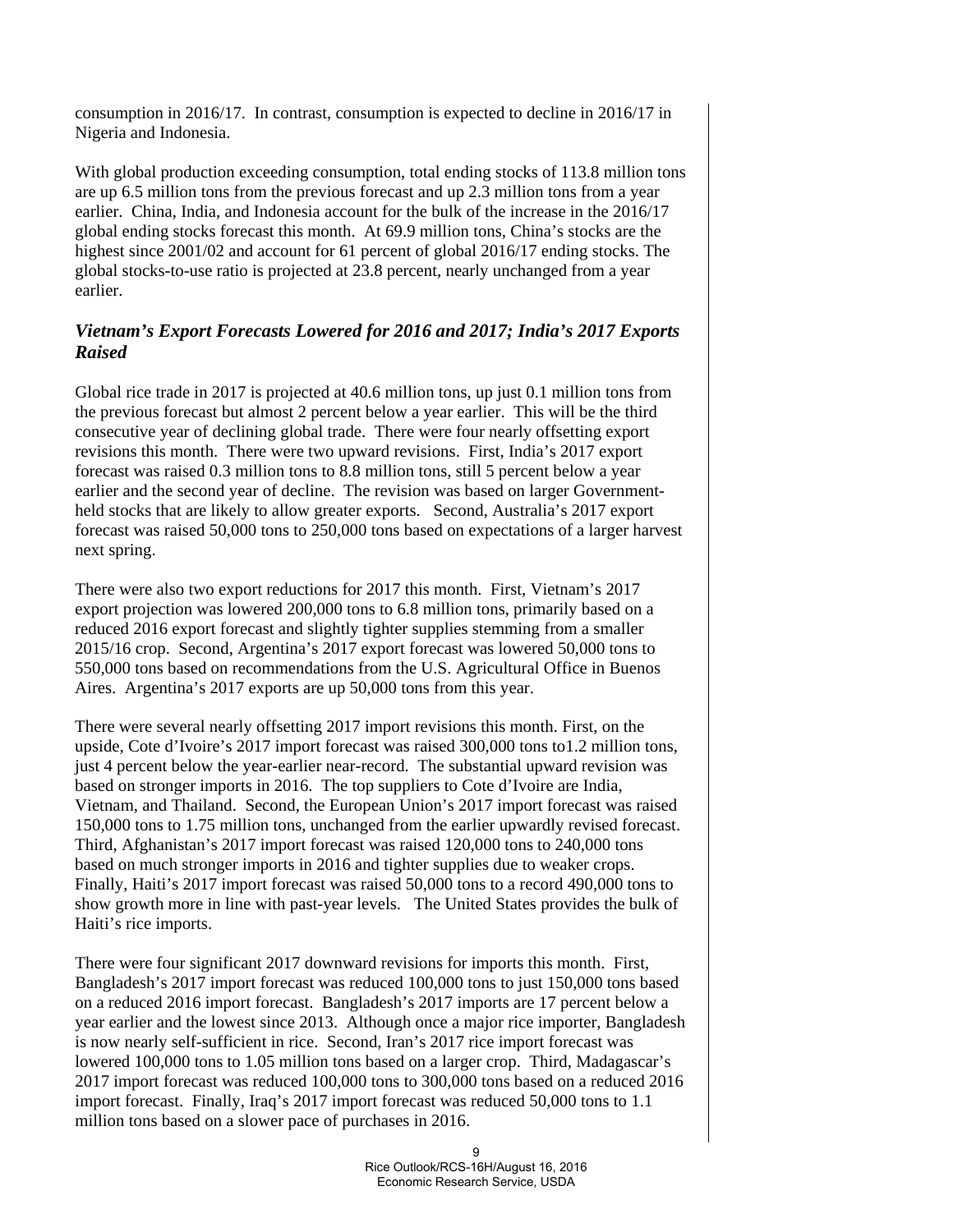Global rice trade in 2016 is forecast at 41.2 million tons, down 0.1 million tons from the previous forecast and nearly 4 percent below a year earlier. On the export side, India's 2016 exports were raised 300,000 tons to 9.3 million tons based on shipment pace to date and sufficient supplies. Second, Taiwan's 2016 imports were raised 70,000 tons to 90,000 tons based on a much larger shipment pace the first half of the year, with Papua New Guinea the major destination. These are the largest exports for Taiwan since 2004.

There were several import revisions for 2016 this month. First, on the upside, Cote d'Ivoire's 2016 import forecast was increased 250,000 tons to 1.25 million tons based on a stronger than expected pace the first half of the year. Cote d'Ivoire's imports are up 9 percent from a year earlier and near record-high. Second, the European Union's 2016 import forecast was increased 150,000 tons to 1.75 million tons based on stronger than expected imports from Burma, Cambodia, and Guyana. Both Burma and Cambodia benefit from the EU's Everything But Arms program that allows them duty-free access into the European Union. Third, Afghanistan's 2016 import forecast was raised 100,000 tons to 220,000 tons based on delivery pace and smaller supplies.

There were three downward 2016 import revisions this month. First, Indonesia's 2016 import forecast was lowered 350,000 tons to1.5 million tons based on purchase pace to date and an upward revision in the 2015/16 crop. Second, Iraq's 2016 rice import forecast was lowered 100,000 tons to 1.05 million tons based on weaker than expected Government purchases to date. Third, Madagascar's 2016 import forecast was lowered 100,000 tons to 250,000 tons, based on shipment pace to date.

#### *Thailand and U.S. Trading Prices Decline*

Prices for most grades of Thailand's regular-milled white rice decreased around 2 percent over the past month, mostly due to a lack of new demand in the global market. Prices had risen from late April through early July but have declined since. Prices for Thailand's 100-percent Grade B milled white rice were quoted at \$424 per ton for the week ending August 8, down \$8 from the week of July 11. Prices for Thailand's 5 percent brokens were quoted at \$414 per ton for the week ending August 8, also down \$8 from July 11. Prices for Thailand's parboiled 5-percent brokens—a specialty rice were quoted at \$430 per ton for the week ending August 8, down \$28 from the week ending July 11. Thailand's premium jasmine rice was quoted at \$700 per ton for the week ending August 8, down \$15 from the week ending July 11. There have been no price quotes for Thailand's 100-percent brokens since September 2015. All price quotes for Thailand's rice are from the *Weekly Rice Price Update* reported by the U.S. Agricultural Office in Bangkok.

For the week ending August 9, price quotes for Vietnam's high-quality 5-percent-broken kernels were quoted at \$355 per ton (for the summer-autumn crop), down \$5 from the week ending July 12 for the same crop. The July *Rice Outlook* reported the earlier harvested winter-spring crop prices. As with Thailand, Vietnam's sales have been weak. Vietnam's prices are also limited by large auctions of Thailand's Government-held stocks. For the week ending August 9, Vietnam's prices were \$57 below price quotes for similar grades of Thailand's rice, down from \$62 a month earlier. Vietnam's rice typically sells at prices \$20-\$40 per ton below prices for comparable grades of Thailand's rice.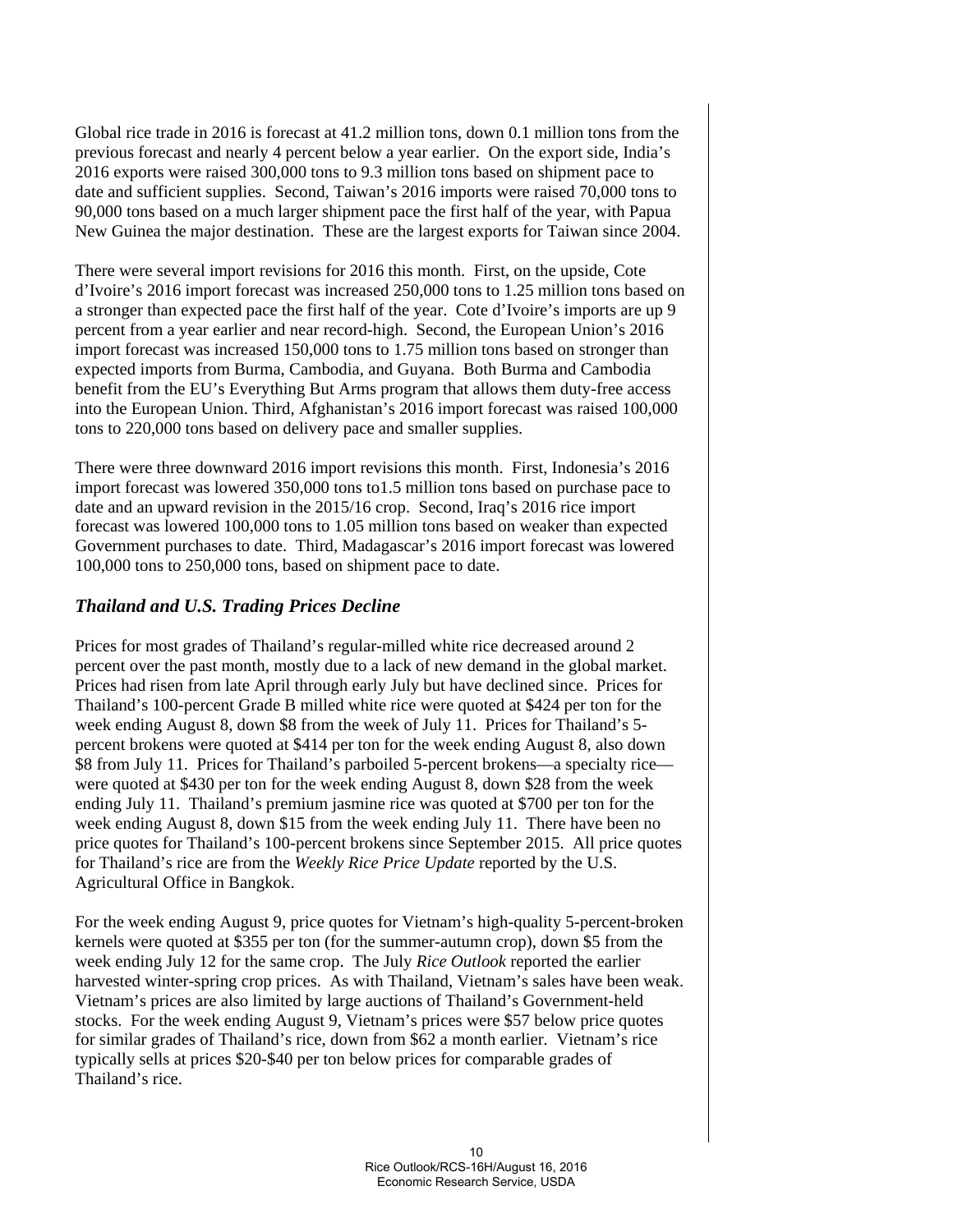U.S. prices for long-grain milled-rice have continued to decline over the past month as well, partly a response to expectations of a bumper long-grain crop in 2016/17 and weaker prices for other commodities. For the week ending August 8, prices for highquality U.S. Southern long-grain rice (No. 2, 4-percent brokens, bagged, free on board (fob) vessel, U.S. Gulfport) were quoted at \$480 per ton, down \$20 from the week ending July 12. The U.S. price difference over Thailand's 100-percent Grade B milled rice was \$56 per ton, down from \$68 a month earlier and well below the record of more than \$200 in October and November, making U.S. rice more competitive in global markets. Prices for U.S. long-grain rough-rice (bulk, fob vessel, New Orleans) were quoted at \$265 per ton for the week ending August 9, down \$15 from the week ending July 12. To move the record U.S. supplies of long-grain rice projected for 2016/17, U.S. prices will need to be competitive in Asian and South American exporters.

Price quotes for California medium-grain milled-rice (Grade number 1, 4-percent brokens, sacked, free on board, domestic mill) have also declined over the past month. For the week ending August 9, prices were quoted at \$630 per ton, down \$20 from the week ending July 12. Export prices for California medium-grain milled-rice (4-percent brokens, sacked, on board vessel in Oakland), were quoted at \$700 per ton for the week ending August 9, unchanged from late June. Price quotes for Vietnam, U.S. long- and medium-grain milled-rice, and U.S. rough-rice export prices are from the weekly *Creed Rice Market Report.*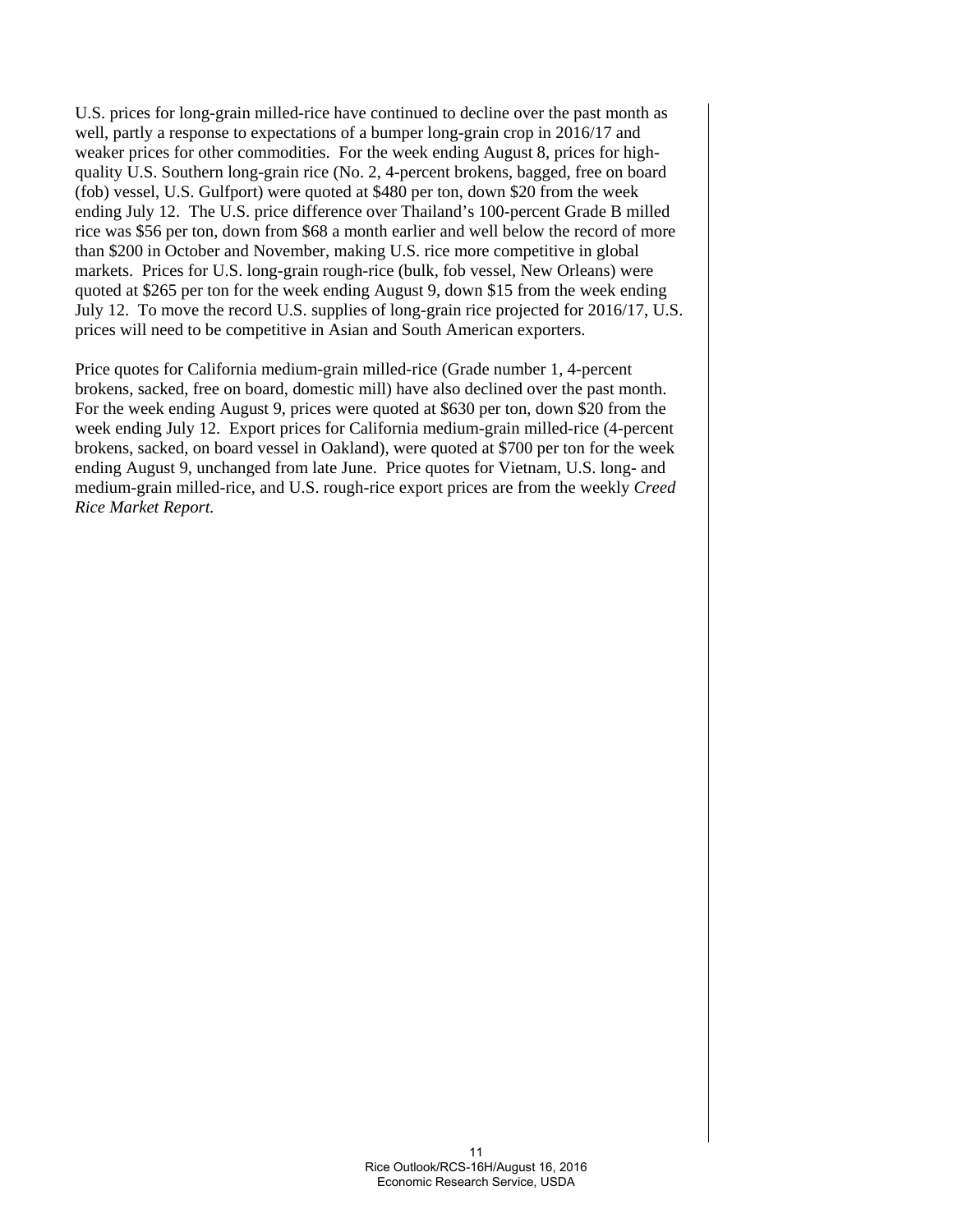## **Contacts and Links**

#### **Contact Information**

Nathan Childs (domestic), (202) 694-5292, [nchilds@ers.usda.gov](mailto:nchilds@ers.usda.gov) Beverly Payton (Web Publishing), (202) 694-5165, [bpayton@ers.usda.gov](mailto:bpayton@ers.usda.gov)

# **Subscription Information**

Subscribe to ERS e-mail notification service at <http://www.ers.usda.gov/subscribe-to-ers-e-newsletters.aspx> to receive timely notification of newsletter availability.

#### *Rice Chart Gallery<http://www.ers.usda.gov/data-products/rice-chart-gallery.aspx>*

#### *Related Websites*

Rice Outlook <http://www.ers.usda.gov/publications/rcs-rice-outlook/> Rice Topic <http://www.ers.usda.gov/topics/crops/rice.aspx> **WASDE** <http://usda.mannlib.cornell.edu/MannUsda/viewDocumentInfo.do?documentID=1194> Grain Circular [http://www.fas.usda.gov/grain\\_arc.asp](http://www.fas.usda.gov/grain_arc.asp)

The U.S. Department of Agriculture (USDA) prohibits discrimination in all its programs and activities on the basis of race, color, national origin, age, disability, and, where applicable, sex, marital status, familial status, parental status, religion, sexual orientation, genetic information, political beliefs, reprisal, or because all or a part of an individual's income is derived from any public assistance program. (Not all prohibited bases apply to all programs.) Persons with disabilities who require alternative means for communication of program information (Braille, large print, audiotape, etc.) should contact USDA's TARGET Center at (202) 720-2600 (voice and TDD). To file a complaint of discrimination write to USDA, Director, Office of Civil Rights, 1400 Independence Avenue, S.W., Washington, D.C. 20250-9410 or call (800) 795-3272 (voice) or (202) 720-6382 (TDD). USDA is an equal opportunity provider and employer.

#### **E mail Notification**

Readers of ERS outlook reports have two ways they can receive an e-mail notice about release of reports and associated data.

• Receive timely notification (soon after the report is posted on the web) via USDA's Economics, Statistics and Market Information System (which is housed at Cornell University's Mann Library). Go to [http://usda.mannlib.cornell.edu/](http://usda.mannlib.cornell.edu/MannUsda/aboutEmailService.do) [MannUsda/aboutEmailService.do](http://usda.mannlib.cornell.edu/MannUsda/aboutEmailService.do) and follow the instructions to receive e-mail notices about ERS, Agricultural Marketing Service, National Agricultural Statistics Service, and World Agricultural Outlook Board products.

• Receive weekly notification (on Friday afternoon) via the ERS website. Go to http://www.ers.usda.gov/subscrib e-to-ers-e-newsletters.aspx and follow the instructions to receive notices about ERS Outlook reports, Amber Waves magazine, and other reports and data products on specific topics. ERS also offers RSS (really simple syndication) feeds for all ERS products. Go to http://www.ers.usda.gov/rss/ to get started.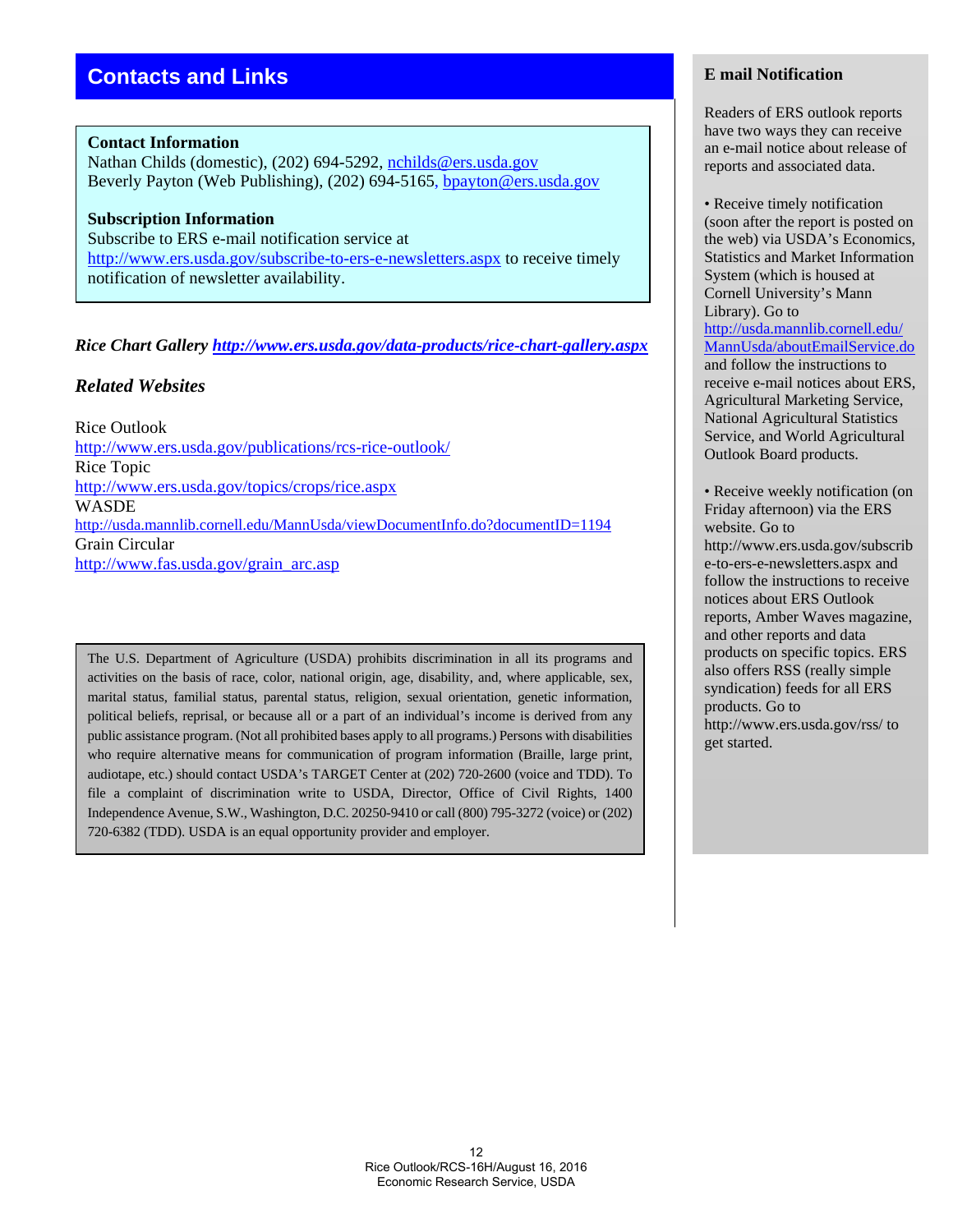# **Tables**

| Table 1--U.S. rice supply and use 1/ |                |                |         |                           |                |                |               |
|--------------------------------------|----------------|----------------|---------|---------------------------|----------------|----------------|---------------|
| Item                                 | 2010/11        | 2011/12        | 2012/13 | 2013/14                   | 2014/15        | 2015/16        | 2016/17       |
|                                      |                |                |         |                           |                | 2/             | 2/            |
| <b>TOTAL RICE</b>                    |                |                |         | <b>Million acres</b>      |                |                |               |
| Area:                                |                |                |         |                           |                |                |               |
| Planted                              | 3.636          | 2.689          | 2.700   | 2.490                     | 2.954          | 2.614          | 3.212         |
| Harvested                            | 3.615          | 2.617          | 2.679   | 2.469                     | 2.933          | 2.575          | 3.190         |
|                                      |                |                |         | Pounds per harvested acre |                |                |               |
| Yield                                | 6,725          | 7,067          | 7,463   | 7,694                     | 7,576          | 7,470          | 7,659         |
|                                      |                |                |         | Million cwt               |                |                |               |
| Beginning stocks                     | 36.50          | 48.47          | 41.08   | 36.42                     | 31.83          | 48.53          | 39.37         |
| Production                           | 243.10         | 184.94         | 199.94  | 189.95                    | 222.22         | 192.34         | 244.33        |
| Imports                              | 18.34          | 19.36          | 21.06   | 23.11                     | 24.67          | 24.00          | 24.00         |
| Total supply                         | 297.94         | 252.77         | 262.08  | 249.48                    | 278.71         | 264.87         | 307.70        |
|                                      |                |                |         |                           |                |                |               |
| Food, industrial,<br>& residual 3/   |                | 107.48         | 115.97  | 120.74                    | 131.24         | 117.04         | N/A           |
|                                      | 133.60         |                |         |                           |                |                |               |
| Seed                                 | 3.32<br>136.92 | 3.33<br>110.81 | 3.07    | 3.62<br>124.36            | 3.22<br>134.46 | 3.96<br>121.00 | N/A<br>138.00 |
| Total domestic use                   |                |                | 119.04  |                           |                |                |               |
| Exports                              | 112.55         | 100.88         | 106.62  | 93.29                     | 95.73          | 104.50         | 115.00        |
| Rough                                | 34.76          | 32.97          | 34.08   | 28.02                     | 31.82          | 36.70          | 37.00         |
| Milled 4/                            | 77.79          | 67.91          | 72.54   | 65.27                     | 63.91          | 67.80          | 78.00         |
| Total use                            | 249.47         | 211.69         | 225.66  | 217.65                    | 230.19         | 225.50         | 253.00        |
| Ending stocks                        | 48.47          | 41.08          | 36.42   | 31.83                     | 48.53          | 39.37          | 54.70         |
|                                      |                |                |         | Percent                   |                |                |               |
| Stocks-to-use ratio                  | 19.4           | 19.4           | 16.1    | 14.6                      | 21.1           | 17.5           | 21.6          |
|                                      |                |                |         | \$/cwt                    |                |                |               |
| Average farm                         |                |                |         |                           |                |                | 10.40 to      |
| price 5/                             | 12.70          | 14.50          | 15.10   | 16.30                     | 13.40          | 12.30          | 11.40         |
|                                      |                |                |         |                           |                |                |               |
|                                      |                |                |         | Percent                   |                |                |               |
| Average                              |                |                |         |                           |                |                |               |
| milling rate                         | 68.86          | 69.93          | 70.00   | 71.00                     | 70.50          | 70.00          | 70.00         |

N/A = not available. 1/ August-July market year; rough equivalent. 2/ Projected. 3/ Residual includes unreported use, processing losses, and estimating errors. 4/ Rough-rice equivalent. 5/ Market-year weighted average. Source: *World Agricultural Supply and Demand Estimates,* USDA, World Agricultural Outlook Board. *Updated August 12, 2016.*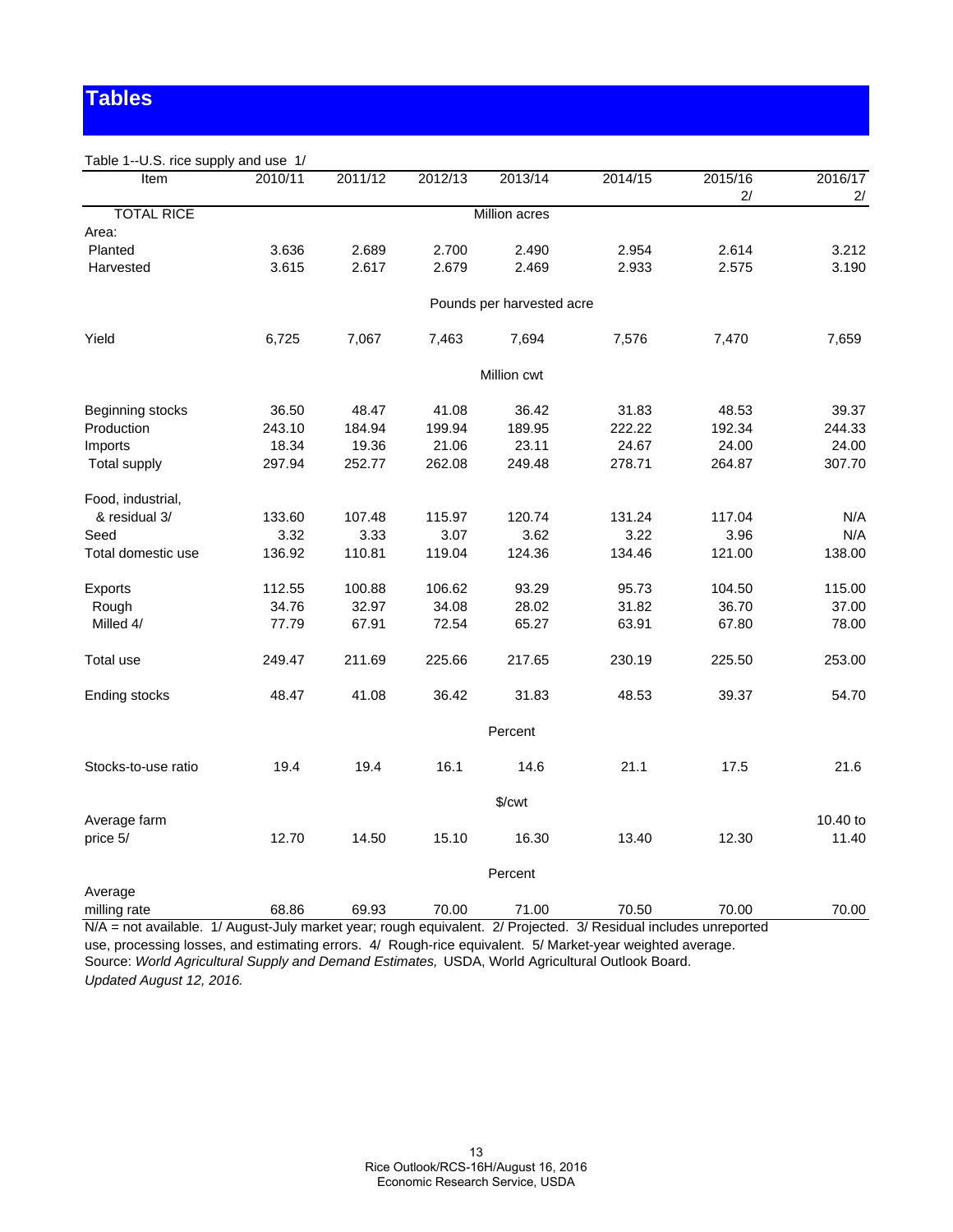| Table 2--U.S. rice supply and use, by class 1/ |             |         |         |                           |         |                          |                   |  |  |  |  |
|------------------------------------------------|-------------|---------|---------|---------------------------|---------|--------------------------|-------------------|--|--|--|--|
| Item                                           | 2010/11     | 2011/12 | 2012/13 | 2013/14                   | 2014/15 | 2015/16<br>2/            | 2016/17<br>2/     |  |  |  |  |
| <b>LONG GRAIN:</b>                             |             |         |         |                           |         |                          |                   |  |  |  |  |
|                                                |             |         |         | Million acres             |         |                          |                   |  |  |  |  |
| Planted                                        | 2.841       | 1.794   | 1.994   | 1.781                     | 2.211   | 1.874                    |                   |  |  |  |  |
| Harvested                                      | 2.826       | 1.739   | 1.979   | 1.767                     | 2.196   | 1.843                    |                   |  |  |  |  |
|                                                |             |         |         | Pounds per harvested acre |         |                          |                   |  |  |  |  |
| Yield                                          | 6,486       | 6,691   | 7,291   | 7,464                     | 7,407   | 7,218                    |                   |  |  |  |  |
|                                                |             |         |         | Million cwt               |         |                          |                   |  |  |  |  |
| Beginning stocks                               | 23.0        | 35.6    | 24.3    | 21.9                      | 16.2    | 26.5                     | 19.5              |  |  |  |  |
| Production                                     | 183.3       | 116.4   | 144.3   | 131.9                     | 162.7   | 133.0                    | 182.7             |  |  |  |  |
| Imports                                        | 15.8        | 16.9    | 18.7    | 20.5                      | 21.8    | 20.7                     | 20.5              |  |  |  |  |
| <b>Total supply</b>                            | 222.2       | 168.9   | 187.3   | 174.2                     | 200.7   | 180.2                    | 222.7             |  |  |  |  |
| Domestic use 3/                                | 108.6       | 78.0    | 89.6    | 96.1                      | 106.2   | 88.0                     | 105.0             |  |  |  |  |
| Exports                                        | 78.0        | 66.7    | 75.8    | 61.9                      | 68.0    | 72.7                     | 81.0              |  |  |  |  |
| Total use                                      | 186.5       | 144.7   | 165.4   | 158.0                     | 174.2   | 160.7                    | 186.0             |  |  |  |  |
|                                                |             |         |         |                           |         |                          |                   |  |  |  |  |
| Ending stocks                                  | 35.6        | 24.3    | 21.9    | 16.2                      | 26.5    | 19.5                     | 36.7              |  |  |  |  |
|                                                |             | Percent |         |                           |         |                          |                   |  |  |  |  |
| Stocks-to-use ratio                            | 19.1        | 16.8    | 13.2    | 10.3                      | 15.2    | 12.1                     | 19.7              |  |  |  |  |
|                                                |             |         |         | \$/cwt                    |         |                          |                   |  |  |  |  |
|                                                |             |         |         |                           |         |                          | 9.50 to           |  |  |  |  |
| Average farm price 4/                          | 11.00       | 13.40   | 14.50   | 15.40                     | 11.90   | 11.00                    | 10.50             |  |  |  |  |
| <b>MEDIUM/SHORT GRAIN:</b>                     |             |         |         | Million acres             |         |                          |                   |  |  |  |  |
| Planted                                        | 0.795       | 0.895   | 0.706   | 0.709                     | 0.743   | 0.740                    |                   |  |  |  |  |
|                                                | 0.789       | 0.878   | 0.700   | 0.702                     | 0.737   | 0.732                    |                   |  |  |  |  |
| Harvested                                      |             |         |         |                           |         |                          |                   |  |  |  |  |
|                                                |             |         |         | Pounds per harvested acre |         |                          |                   |  |  |  |  |
| Yield                                          | 7,580       | 7,812   | 7,951   | 8,270                     | 8,080   | 8,103                    |                   |  |  |  |  |
|                                                | Million cwt |         |         |                           |         |                          |                   |  |  |  |  |
| Beginning stocks                               | 12.0        | 10.1    | 14.7    | 12.2                      | 13.3    | 20.2                     | 18.0              |  |  |  |  |
| Production                                     | 59.8        | 68.6    | 55.7    | 58.1                      | 59.6    | 59.3                     | 61.6              |  |  |  |  |
| Imports                                        | 2.5         | 2.4     | 2.3     | 2.6                       | 2.9     | 3.3                      | 3.5               |  |  |  |  |
| Total supply 5/                                | 73.1        | 80.7    | 72.5    | 72.9                      | 76.1    | 82.8                     | 83.1              |  |  |  |  |
| Domestic use 3/                                | 28.4        | 32.9    | 29.4    | 28.2                      | 28.3    | 33.0                     | 33.0              |  |  |  |  |
| <b>Exports</b>                                 | 34.6        | 34.2    | 30.8    | 31.4                      | 27.7    | 31.8                     | 34.0              |  |  |  |  |
| Total use                                      | 63.0        | 67.1    | 60.3    | 59.6                      | 56.0    | 64.8                     | 67.0              |  |  |  |  |
|                                                |             |         |         |                           |         |                          |                   |  |  |  |  |
| Ending stocks                                  | 10.1        | 14.7    | 12.2    | 13.3                      | 20.2    | 18.0                     | 16.1              |  |  |  |  |
|                                                |             |         |         | Percent                   |         |                          |                   |  |  |  |  |
| Stocks-to-use ratio                            | 16.1        | 21.9    | 20.3    | 22.4                      | 36.0    | 27.7                     | 24.0              |  |  |  |  |
|                                                |             |         |         | \$/cwt                    |         |                          |                   |  |  |  |  |
|                                                |             |         |         |                           |         |                          |                   |  |  |  |  |
| Average farm price                             |             |         |         |                           |         |                          |                   |  |  |  |  |
| U.S. average 4/ 6/                             | 18.80       | 17.10   | 17.40   | 19.20                     | 18.30   | 15.40                    | 13.10 to          |  |  |  |  |
|                                                |             |         |         |                           |         |                          | 14.10             |  |  |  |  |
| California 6/7/                                | 20.80       | 18.40   | 18.40   | 20.70                     | 21.60   | 18.00                    | 14.50 to          |  |  |  |  |
|                                                |             |         |         |                           |         |                          | 15.50             |  |  |  |  |
| Other States 4/                                | 15.00       | 14.30   | 14.70   | 15.70                     | 14.40   | 11.30                    | 10.00 to<br>11.00 |  |  |  |  |
| Ending stocks                                  |             |         |         |                           |         |                          |                   |  |  |  |  |
| difference 1/                                  | 2.7         | 2.1     | 2.3     | 2.3                       | 1.9     | $\overline{\phantom{a}}$ |                   |  |  |  |  |

-- = Not available. 1/ Stock totals by type omit brokens, which are included in total stocks for all types of rice in table 1. 2/ Projected.

3/ Includes residual. 4/ Market year begins August 1. 5/ Accounts for the difference in beginning and ending stocks of brokens.

Thus, total supply of medium/short-grain may not equal the sum of beginning stocks, production, and imports. 6/ The medium/short-grain season-average farm price (SAFP) largely reflects rice that is marketed through

price pools in California. The pool price is not final until all the rice in the pool is marketed for the crop year.

Therefore, SAFP forecasts based on the average of NASS monthly prices and the final price may differ.

7/ Market year begins October 1.

Source: *World Agricultural Supply and Demand Estimates, USDA,* World Agricultural Outlook Board. *Last updated August 12, 2016.*

Rice Outlook/RCS-16H/August 16, 2016

Economic Research Service, USDA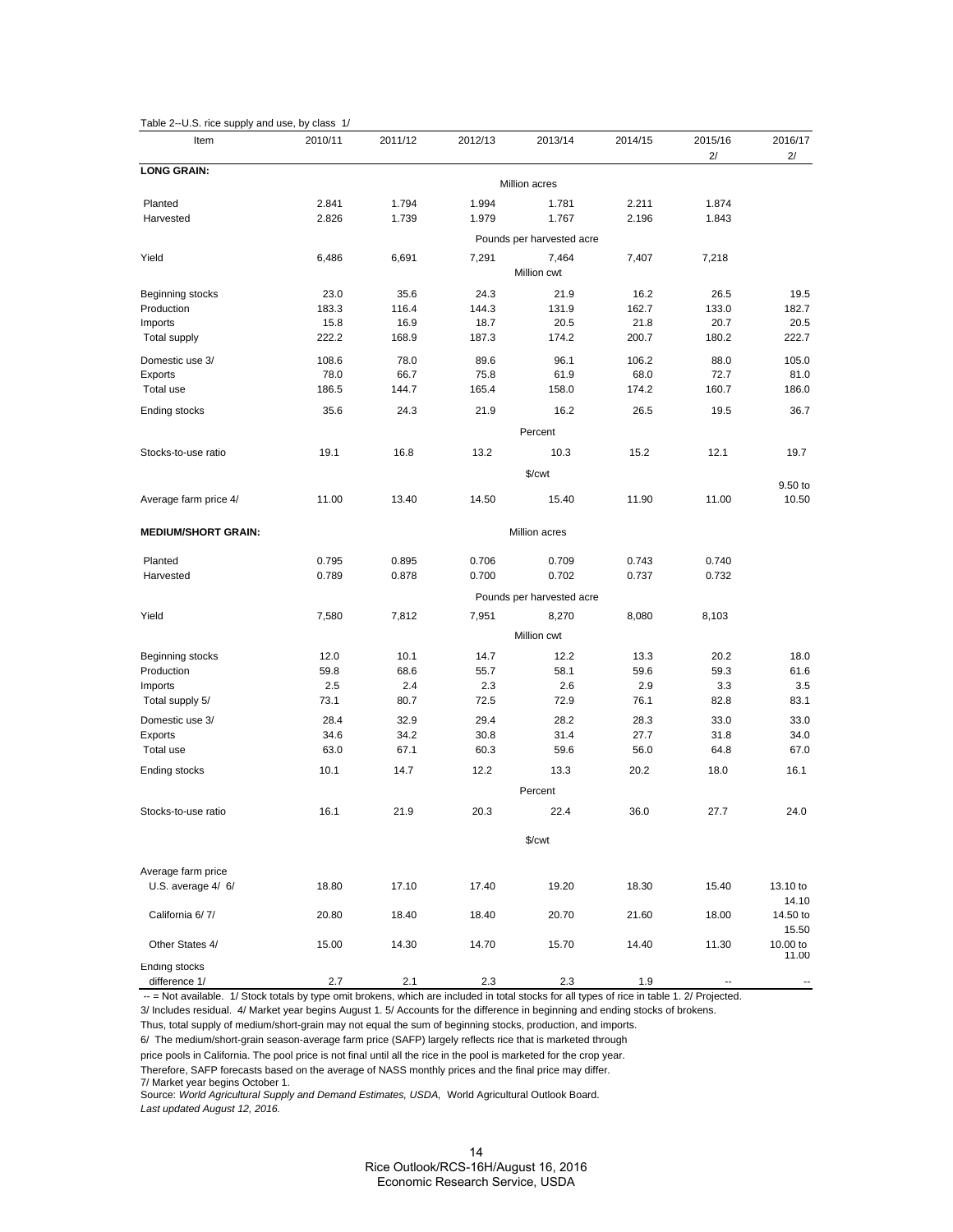Table 3--U.S. monthly average farm prices and marketings

|                           | 2015/16              |           |        | 2014/15   | 2013/14              |           |
|---------------------------|----------------------|-----------|--------|-----------|----------------------|-----------|
| Month                     | $\sqrt{\frac{2}{1}}$ | 1,000 cwt | \$/cwt | 1,000 cwt | $\sqrt{\frac{2}{1}}$ | 1,000 cwt |
|                           |                      |           |        |           |                      |           |
| August                    | 12.00                | 10,973    | 15.50  | 9,798     | 15.80                | 8,879     |
| September                 | 11.90                | 12,292    | 14.40  | 10,055    | 15.60                | 11,420    |
| October                   | 12.30                | 16,319    | 13.90  | 17,576    | 16.10                | 13,239    |
| November                  | 12.30                | 13,160    | 14.50  | 13,906    | 16.30                | 9,462     |
| December                  | 12.80                | 14,793    | 13.60  | 17,627    | 16.50                | 11,544    |
| January                   | 13.60                | 19,007    | 15.10  | 17.091    | 17.10                | 19,762    |
| February                  | 12.30                | 15,646    | 12.80  | 12,456    | 16.70                | 13,495    |
| March                     | 11.80                | 13,779    | 12.60  | 14,560    | 16.40                | 12,694    |
| April                     | 11.30                | 13,803    | 12.60  | 15,918    | 16.20                | 8,573     |
| May                       | 11.50                | 13,745    | 12.50  | 13,145    | 16.20                | 7,858     |
| June                      | 11.50                | 11,866    | 12.00  | 14,657    | 16.30                | 7,777     |
| July                      |                      |           | 11.60  | 16,542    | 16.10                | 8,013     |
| Average price to date     | $12.19$ $1/$         |           |        |           |                      |           |
| Season-average farm price | 12.30 2/             |           | 13.40  |           | 16.30                |           |
| Average marketings        |                      | 14,126    |        | 14,444    |                      | 11,060    |
| Total volume marketed     |                      | 155,383   |        | 173,331   |                      | 132,716   |

1/ Weighted average. 2/ Projected.

Source: Monthly cash price and marketings, *Agricultural Prices, USDA,* National Agricultural Statistics Service.

*Last updated August12, 2016.*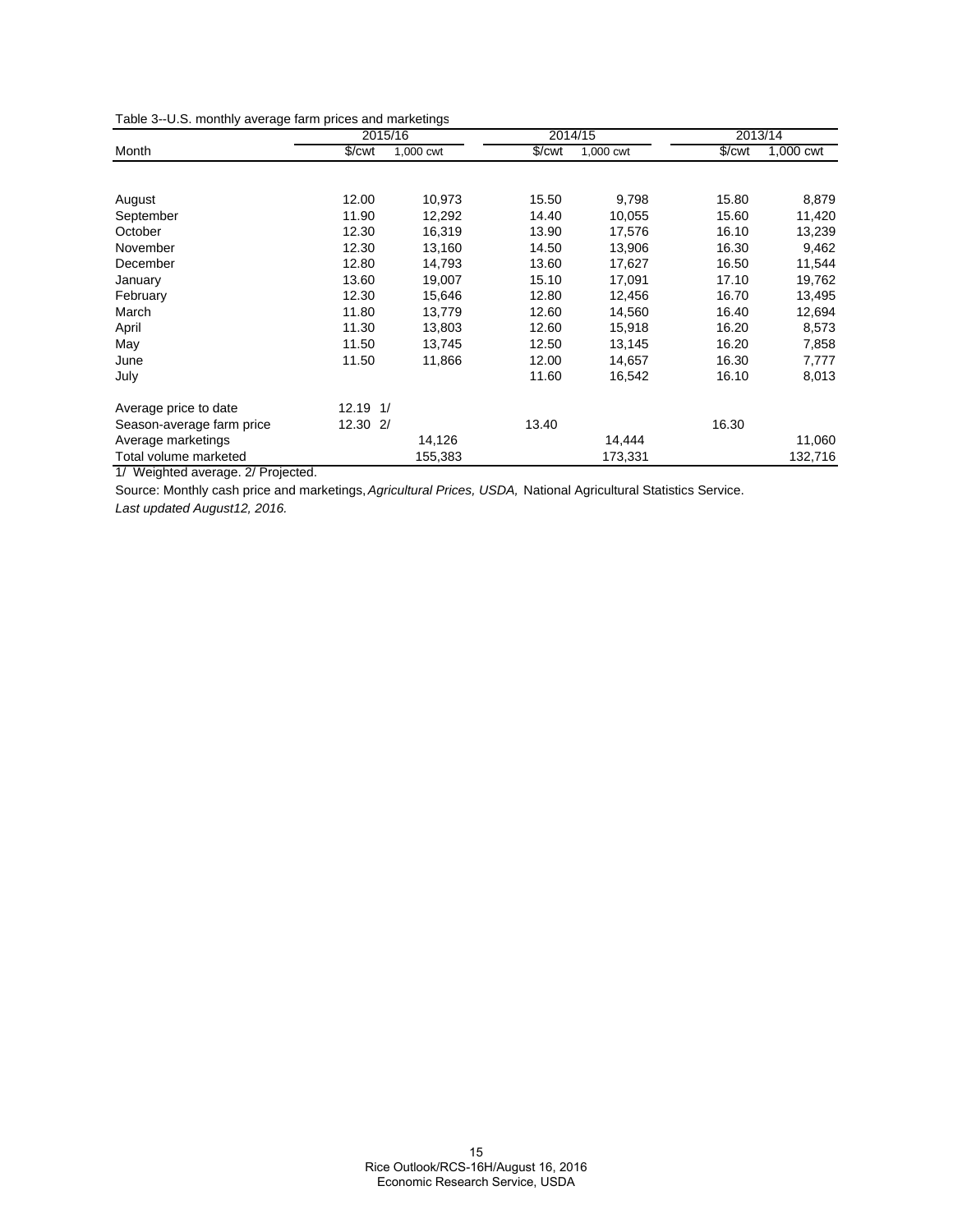| Table 4 -- U.S. monthly average farm prices and marketings by class |  |  |  |
|---------------------------------------------------------------------|--|--|--|
|---------------------------------------------------------------------|--|--|--|

|                           |                      | Long-grain |                      |           | Medium- and short-grain |           |                        |           |
|---------------------------|----------------------|------------|----------------------|-----------|-------------------------|-----------|------------------------|-----------|
|                           | 2015/16              |            |                      | 2014/15   |                         | 2015/16   | 2014/15                |           |
| Month                     | $\sqrt{\frac{2}{1}}$ | 1,000 cwt  | $\sqrt{\frac{2}{1}}$ | 1,000 cwt | $\sqrt{\text{Cwt}}$     | 1,000 cwt | $%$ / $\mathcal{C}$ wt | 1,000 cwt |
|                           |                      |            |                      |           |                         |           |                        |           |
| August                    | 10.40                | 8,646      | 14.30                | 7,692     | 18.20                   | 2,327     | 20.20                  | 2,106     |
| September                 | 10.90                | 10,141     | 13.60                | 8,490     | 16.60                   | 2,151     | 18.60                  | 1,565     |
| October                   | 11.50                | 12,730     | 12.90                | 14,328    | 14.90                   | 3,589     | 18.30                  | 3,248     |
| November                  | 11.50                | 10,267     | 12.50                | 9,509     | 15.50                   | 2,893     | 18.80                  | 4,397     |
| December                  | 11.40                | 10,432     | 12.50                | 13,776    | 16.20                   | 4,361     | 17.90                  | 3,851     |
| January                   | 11.50                | 11,606     | 12.50                | 11,456    | 16.90                   | 7,401     | 20.40                  | 5,635     |
| February                  | 11.50                | 11,914     | 11.80                | 10,047    | 15.00                   | 3,732     | 17.10                  | 2,409     |
| March                     | 11.00                | 10,770     | 11.40                | 11,772    | 14.50                   | 3,009     | 17.60                  | 2,788     |
| April                     | 10.70                | 11,007     | 11.10                | 12,163    | 13.80                   | 2,796     | 17.30                  | 3,755     |
| May                       | 10.70                | 10,663     | 10.90                | 9,945     | 14.50                   | 3,082     | 17.50                  | 3,200     |
| June                      | 10.60                | 8,830      | 10.40                | 11,417    | 13.90                   | 3,036     | 17.70                  | 3,240     |
| July                      |                      |            | 9.95                 | 12,964    |                         |           | 17.40                  | 3,578     |
| Average to date 1/        | 11.10                |            |                      |           | 15.56                   |           |                        |           |
| Season-average farm price | 11.00 2/             |            | 11.90                |           | 15.40 2/ 3/             |           | 18.30                  |           |
| Average marketings        |                      | 10,637     |                      | 11,130    |                         | 3,489     |                        | 3,314     |
| Total volume marketed     |                      | 117,006    |                      | 133,559   |                         | 38,377    |                        | 39,772    |

Market year August-July. 1/ Weighted average. 2/ Forecast.

3/ The medium/short-grain season-average farm price (SAFP) largely reflects rice that is marketed through

price pools in California. The pool price is not final until all the rice in the pool is marketed for the crop year.

Therefore, SAFP forecasts based on the average of NASS monthly prices and the final price may differ.<br>Source: Monthly cash price and marketings, *Agricultural Prices,* USDA, National Agricultural Statistics Service.

*Last updated August 12, 2016.*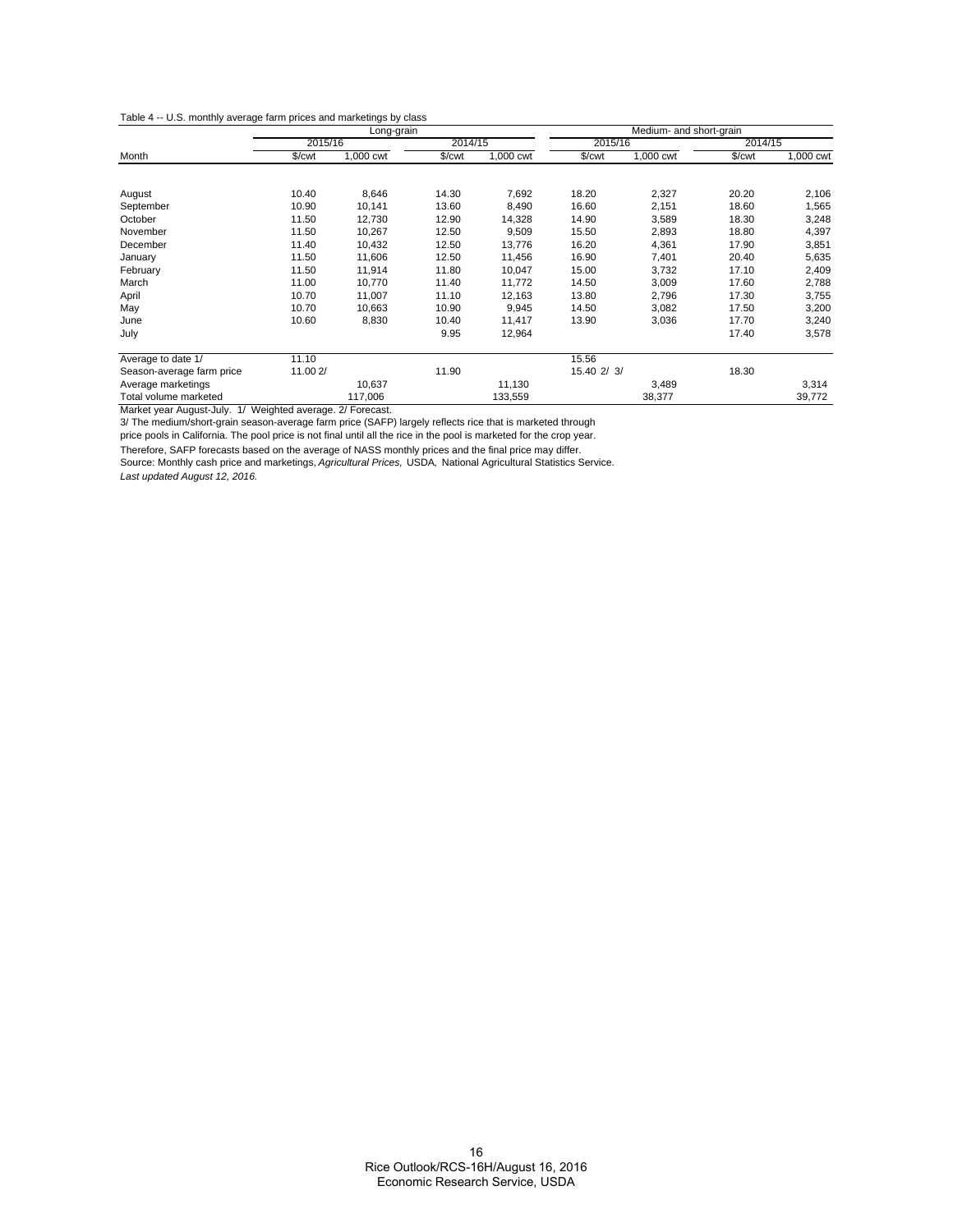Table 5--U.S. medium- and short-grain monthly rough-rice cash prices by region 1/

|                        | California |         |           | Other States 2/ |         |  |
|------------------------|------------|---------|-----------|-----------------|---------|--|
| Month                  | 2015/16    | 2014/15 | Month     | 2015/16         | 2014/15 |  |
|                        | \$/cwt     |         |           | \$/cwt          |         |  |
| October                | 20.20      | 21.60   | August    | 12.90           | 15.60   |  |
| November               | 18.60      | 22.50   | September | 12.20           | 15.30   |  |
| December               | 18.90      | 21.30   | October   | 12.10           | 14.80   |  |
| January                | 18.50      | 23.20   | November  | 11.90           | 14.90   |  |
| February               | 17.90      | 21.10   | December  | 11.80           | 15.00   |  |
| March                  | 17.80      | 21.10   | January   | 11.50           | 14.90   |  |
| April                  | 17.80      | 20.80   | February  | 11.30           | 14.40   |  |
| May                    | 17.90      | 21.40   | March     | 10.80           | 14.70   |  |
| June                   | 17.50      | 21.00   | April     | 10.40           | 14.30   |  |
| July                   |            | 21.30   | May       | 10.40           | 13.80   |  |
| August                 |            | 20.80   | June      | 10.50           | 13.30   |  |
| September              |            | 20.50   | July      |                 | 12.90   |  |
| Simple average to date | 18.34      | -----   |           | 11.44           | -----   |  |
| Market-year            |            |         |           |                 |         |  |
| average                | 18.00 3/   | 21.60   |           | 11.30<br>3/     | 14.40   |  |

---- Not reported. 1/ The California market year begins October 1; the Other States' market year begins August 1. 2/ The remaining U.S. rice growing States are Arkansas, Louisiana, Mississippi, Missouri, and Texas.

3/ USDA season-average farm price forecast.

Source: *Quick Stats, USDA,* National Agricultural Statistics Service, http://www.nass.usda.gov/Quick\_Stats/. *Last updated August 12, 2016.*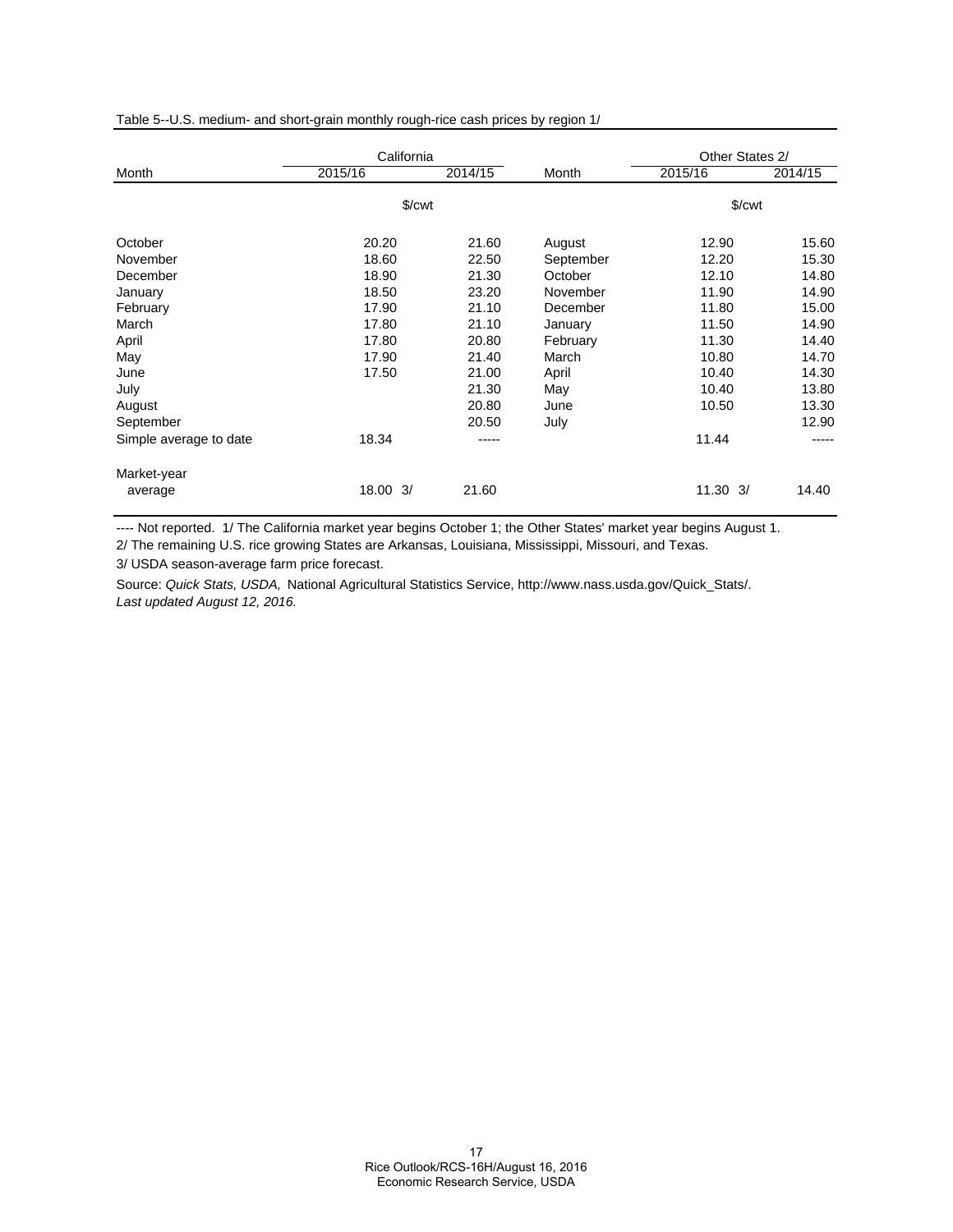|             | 2016/17    |             | 2015/16    |             | 2014/15    |             |  |
|-------------|------------|-------------|------------|-------------|------------|-------------|--|
|             |            | Medium/     |            | Medium/     |            | Medium/     |  |
| Month       | Long-grain | short-grain | Long-grain | short-grain | Long-grain | short-grain |  |
|             |            |             | \$/cwt     |             |            |             |  |
|             |            |             |            |             |            |             |  |
| August 2/   | 9.56       | 9.79        | 9.31       | 9.68        | 11.80      | 12.12       |  |
| September   |            |             | 9.21       | 9.46        | 11.76      | 12.09       |  |
| October     |            |             | 9.42       | 9.68        | 11.40      | 11.71       |  |
| November    |            |             | 9.53       | 9.79        | 11.04      | 11.33       |  |
| December    |            |             | 9.42       | 9.68        | 10.81      | 11.10       |  |
| January     |            |             | 9.18       | 9.43        | 10.56      | 10.83       |  |
| February    |            |             | 9.33       | 9.40        | 10.27      | 10.41       |  |
| March       |            |             | 9.22       | 9.30        | 10.00      | 10.13       |  |
| April       |            |             | 9.40       | 9.48        | 10.02      | 10.15       |  |
| May         |            |             | 9.61       | 9.70        | 9.78       | 9.91        |  |
| June        |            |             | 9.88       | 9.97        | 9.62       | 9.74        |  |
| July        |            |             | 10.03      | 10.13       | 9.70       | 9.82        |  |
| Market-year |            |             |            |             |            |             |  |
| average 1/  | 9.56       | 9.79        | 9.46       | 9.64        | 10.56      | 10.78       |  |

1/ Simple average of the U.S. Department of Agriculture's weekly adjusted world market price. 2/ Preliminary.

Source: USDA, Farm Service Agency, Economic and Policy Analysis, Rice Reports,

http://www.fsa.usda.gov/programs-and-services/economic-and-policy-analysis/food-grains-analysis/rice-reports/index *Last updated August 12, 2016.*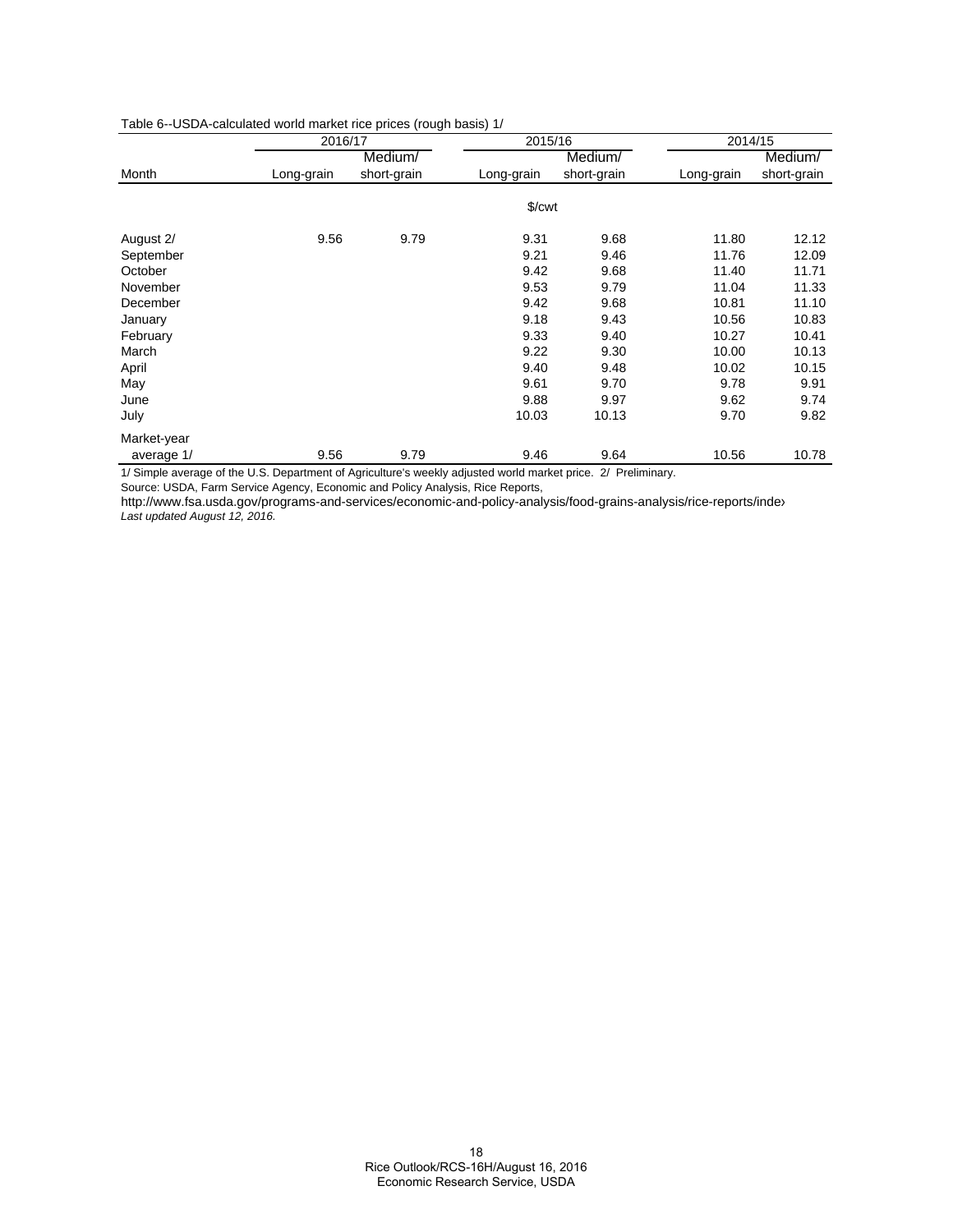#### Table 7--U.S. rice imports 1/

| Country                                                                                                                                                                                                                                                                                         | 2009/10 | 2010/11 | 2011/12 | 2012/13 | 2013/14    | 2014/15 | 2014/15   | 2015/16   |
|-------------------------------------------------------------------------------------------------------------------------------------------------------------------------------------------------------------------------------------------------------------------------------------------------|---------|---------|---------|---------|------------|---------|-----------|-----------|
| or                                                                                                                                                                                                                                                                                              | market  | market  | market  | market  | market     | market  | through   | through   |
| region                                                                                                                                                                                                                                                                                          | year    | year    | year    | year    | year       | year    | June 2015 | June 2016 |
|                                                                                                                                                                                                                                                                                                 |         |         |         |         | 1.000 tons |         |           |           |
| <b>ASIA</b>                                                                                                                                                                                                                                                                                     | 563.9   | 529.8   | 541.5   | 624.8   | 647.1      | 703.1   | 648.5     | 618.5     |
| China                                                                                                                                                                                                                                                                                           | 3.8     | 3.1     | 3.6     | 2.7     | 3.2        | 4.8     | 4.3       | 3.7       |
| India                                                                                                                                                                                                                                                                                           | 94.8    | 96.5    | 110.5   | 129.3   | 138.8      | 128.7   | 112.6     | 153.7     |
| Pakistan                                                                                                                                                                                                                                                                                        | 19.4    | 17.3    | 15.2    | 17.7    | 26.6       | 25.2    | 22.4      | 25.3      |
| Thailand                                                                                                                                                                                                                                                                                        | 401.0   | 393.5   | 387.6   | 393.8   | 428.6      | 427.2   | 441.4     | 398.1     |
| Vietnam                                                                                                                                                                                                                                                                                         | 41.6    | 15.9    | 21.7    | 77.8    | 45.4       | 67.5    | 63.6      | 32.5      |
| Other                                                                                                                                                                                                                                                                                           | 3.4     | 3.6     | 2.8     | 3.6     | 4.5        | 49.8    | 4.2       | 5.2       |
| <b>EUROPE &amp; FORMER SOVIET UNION</b>                                                                                                                                                                                                                                                         | 9.4     | 12.5    | 14.3    | 12.0    | 12.0       | 14.6    | 13.1      | 15.3      |
| Italy                                                                                                                                                                                                                                                                                           | 6.2     | 7.5     | 5.2     | 7.5     | 8.2        | 9.1     | 8.1       | 8.9       |
| Spain                                                                                                                                                                                                                                                                                           | 1.6     | 3.8     | 4.7     | 2.3     | 1.2        | 1.8     | 1.5       | 2.0       |
| Russia                                                                                                                                                                                                                                                                                          | 0.0     | 0.0     | 0.0     | 0.0     | 0.0        | 0.0     | 0.0       | 0.0       |
| United Kingdom                                                                                                                                                                                                                                                                                  | 0.1     | 0.0     | 0.0     | 0.1     | 0.5        | 2.3     | 2.2       | 3.0       |
| Other                                                                                                                                                                                                                                                                                           | 1.5     | 1.2     | 4.3     | 2.1     | 2.0        | 1.4     | 1.3       | 1.4       |
| <b>WESTERN HEMISPHERE</b>                                                                                                                                                                                                                                                                       | 30.4    | 42.7    | 64.5    | 35.9    | 41.0       | 47.1    | 43.0      | 72.9      |
| Argentina                                                                                                                                                                                                                                                                                       | 2.5     | 2.7     | 3.4     | 5.5     | 4.0        | 5.4     | 5.1       | 5.3       |
| Brazil                                                                                                                                                                                                                                                                                          | 3.5     | 6.3     | 30.5    | 5.0     | 14.4       | 16.5    | 14.8      | 49.9      |
| Canada                                                                                                                                                                                                                                                                                          | 15.4    | 17.1    | 16.3    | 12.1    | 13.8       | 11.5    | 10.5      | 9.8       |
| Mexico                                                                                                                                                                                                                                                                                          | 6.1     | 1.3     | 1.1     | 1.0     | 1.2        | 1.2     | 1.0       | 1.8       |
| Uruguay                                                                                                                                                                                                                                                                                         | 2.9     | 15.4    | 13.2    | 12.3    | 5.3        | 6.2     | 5.6       | 3.1       |
| Other                                                                                                                                                                                                                                                                                           | 0.0     | 0.0     | 0.0     | 0.1     | 2.3        | 6.3     | 6.0       | 3.0       |
| <b>OTHER</b>                                                                                                                                                                                                                                                                                    | 5.5     | 3.5     | 1.0     | 1.9     | 40.2       | 24.6    | 24.4      | 2.9       |
| Egypt                                                                                                                                                                                                                                                                                           | 0.6     | 0.0     | 0.0     | 0.6     | 0.0        | 0.0     | 0.0       | 0.4       |
| <b>United Arab Emirates</b>                                                                                                                                                                                                                                                                     | 4.4     | 3.0     | 0.5     | 0.4     | 1.0        | 0.9     | 0.8       | 0.5       |
| Australia                                                                                                                                                                                                                                                                                       | 0.0     | 0.0     | 0.0     | 0.4     | 37.4       | 23.1    | 23.0      | 0.9       |
| Other                                                                                                                                                                                                                                                                                           | 0.4     | 0.5     | 0.4     | 0.4     | 1.8        | 0.6     | 0.6       | 0.0       |
| <b>TOTAL</b>                                                                                                                                                                                                                                                                                    | 609.2   | 588.6   | 621.2   | 674.6   | 740.4      | 789.4   | 729.0     | 709.6     |
| 1/ Columns labeled "market year" are total August-July imports reported by the U.S. Census Bureau.<br>All data are reported on a product-weight basis. Categories may not sum to total due to rounding.<br>Source: U.S. Census Bureau, Department of Commerce.<br>Last updated August 12, 2016. |         |         |         |         |            |         |           |           |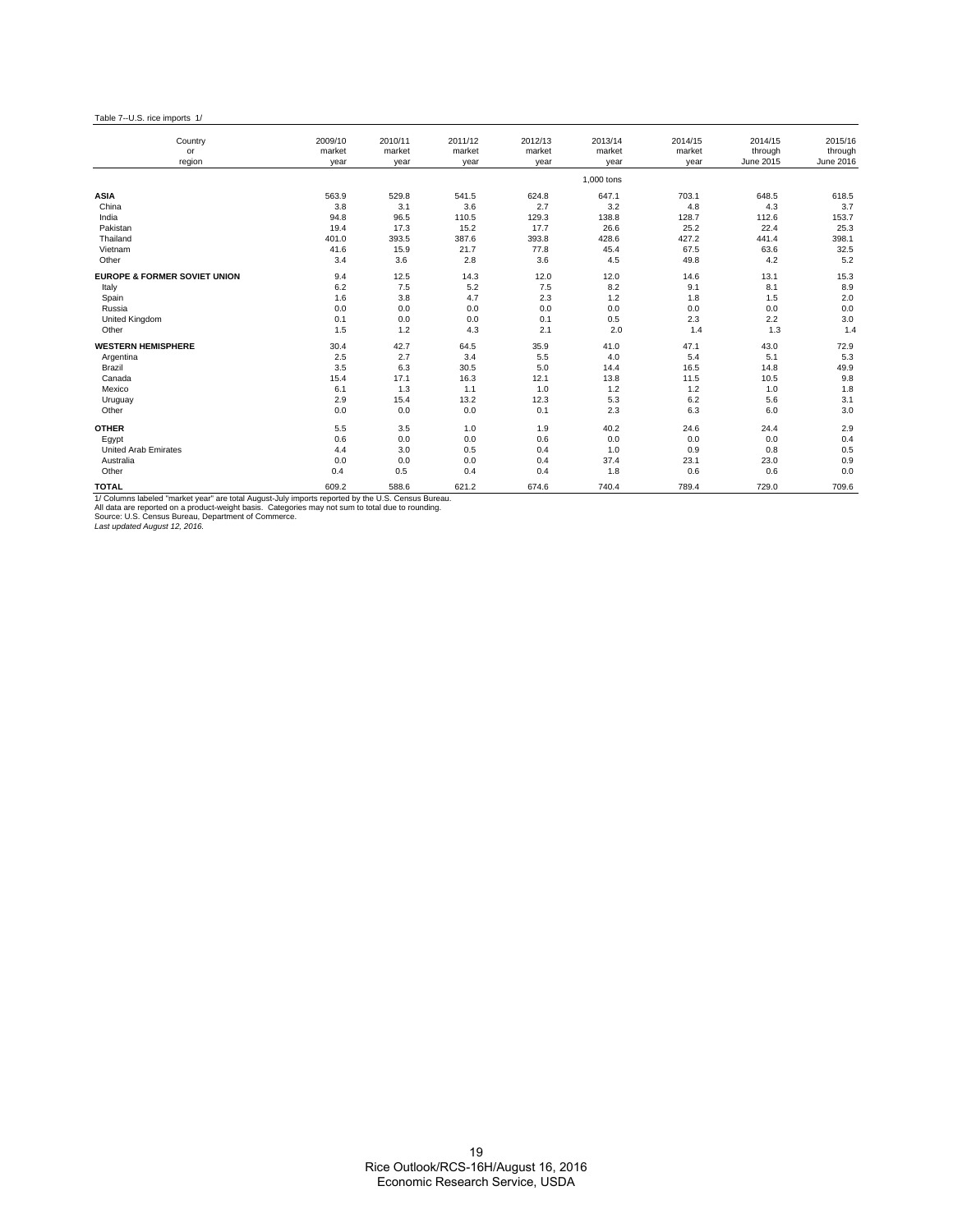#### Table 8--U.S. commercial rice exports

| Country<br>or                                                                                                                                                                    | 2009/10<br>market | 2010/11<br>market | 2011/12<br>market | 2012/13<br>market | 2013/14<br>market | 2014/15<br>market | 2015/16<br>market | 2015/16<br>through | 2016/17<br>through                  |
|----------------------------------------------------------------------------------------------------------------------------------------------------------------------------------|-------------------|-------------------|-------------------|-------------------|-------------------|-------------------|-------------------|--------------------|-------------------------------------|
| region                                                                                                                                                                           | year 1/           | year 1/           | year 1/           | year 1/           | year $1/$         | year 1/           | year 1/           |                    | August 6, 2015 2/ August 4, 2016 2/ |
|                                                                                                                                                                                  |                   |                   |                   | 1,000 tons        |                   |                   |                   |                    |                                     |
| <b>EUROPE &amp; FSU</b>                                                                                                                                                          | 98.3              | 101.7             | 61.3              | 41.7              | 38.1              | 30.2              | 22.2              | 1.2                | 3.3                                 |
| European Union                                                                                                                                                                   | 88.6              | 90.3              | 52.2              | 37.7              | 30.6              | 26.8              | 18.6              | 0.9                | 1.9                                 |
| Other Europe<br>Former Soviet Union (FSU)                                                                                                                                        | 2.6<br>7.1        | 5.3<br>6.1        | 5.5<br>3.6        | 1.1<br>2.9        | 2.9<br>4.6        | 2.3<br>1.1        | 2.5<br>1.1        | 0.0<br>0.3         | 1.3<br>0.1                          |
|                                                                                                                                                                                  |                   |                   |                   |                   |                   |                   |                   |                    |                                     |
| <b>NORTHEAST ASIA</b>                                                                                                                                                            | 571.3             | 473.6             | 592.3             | 561.4             | 474.6             | 464.1             | 608.3             | 137.3              | 115.7                               |
| Hong Kong<br>Japan                                                                                                                                                               | 1.1<br>388.9      | 0.6<br>355.3      | 2.6<br>375.5      | 6.2<br>347.6      | 6.2<br>364.2      | 0.3<br>307.7      | 1.1<br>429.6      | 0.2<br>100.8       | 1.0<br>45.7                         |
| South Korea                                                                                                                                                                      | 79.4              | 100.6             | 148.6             | 145.1             | 72.1              | 123.5             | 132.6             | 32.0               | 62.7                                |
| Taiwan                                                                                                                                                                           | 101.9             | 17.1              | 65.6              | 62.5              | 32.1              | 32.6              | 45.0              | 4.3                | 6.3                                 |
| OTHER ASIA, OCEANIA, & THE MIDDLE EAST                                                                                                                                           | 751.5             | 641.8             | 499.9             | 463.6             | 605.8             | 468.7             | 487.2             | 164.8              | 53.9                                |
| Australia                                                                                                                                                                        | 26.2              | 15.8              | 10.0              | 9.1               | 10.4              | 6.5               | 5.5               | 1.0                | 0.0                                 |
| Iran                                                                                                                                                                             | 0.0               | 0.0               | 4.9               | 125.7             | 0.0               | 0.0               | 61.4              | 60.0               | 0.0                                 |
| Iraq                                                                                                                                                                             | 135.1<br>45.7     | 114.0<br>33.3     | 0.0<br>22.4       | 0.0<br>16.9       | 132.5<br>19.2     | 123.5<br>9.3      | 155.4<br>13.7     | 60.0<br>2.1        | 0.0<br>4.0                          |
| Israel<br>Jordan                                                                                                                                                                 | 66.4              | 83.0              | 93.2              | 71.2              | 88.7              | 71.9              | 82.2              | 12.6               | 29.9                                |
| Micronesia                                                                                                                                                                       | 5.2               | 6.0               | 6.2               | 5.5               | 2.0               | 2.0               | 1.1               | 0.1                | 0.0                                 |
| New Zealand                                                                                                                                                                      | 8.3               | 6.5               | 3.0               | 3.0               | 3.8               | 2.1               | 2.4               | 0.0                | 0.7                                 |
| Papua New Guinea                                                                                                                                                                 | 37.9              | 9.4               | 0.0               | 0.0               | 0.0               | 12.4              | 20.9              | 0.0                | 0.0                                 |
| Saudi Arabia                                                                                                                                                                     | 108.5             | 118.0             | 107.1             | 122.8             | 90.9              | 111.7             | 97.0              | 7.7                | 8.8                                 |
| Singapore<br>Syria                                                                                                                                                               | 3.0<br>15.9       | 5.3<br>13.6       | 5.8<br>21.9       | 6.6<br>0.0        | 7.5<br>1.0        | 3.8<br>0.0        | 3.3<br>0.0        | 0.1<br>0.0         | 0.3<br>0.0                          |
| Turkey                                                                                                                                                                           | 267.0             | 200.3             | 189.8             | 75.4              | 219.5             | 106.9             | 22.4              | 16.5               | 5.2                                 |
| Rest of Asia, Oceania, and Middle East                                                                                                                                           | 32.3              | 36.6              | 35.6              | 27.4              | 30.3              | 18.6              | 21.9              | 4.7                | 5.0                                 |
| <b>AFRICA</b>                                                                                                                                                                    | 117.4             | 432.4             | 179.6             | 249.1             | 110.8             | 128.0             | 91.4              | 20.0               | 0.0                                 |
| Algeria                                                                                                                                                                          | 6.9               | 1.9               | 0.0               | 0.0               | 0.0               | 0.0               | 0.0               | 0.0                | 0.0                                 |
| Ghana                                                                                                                                                                            | 43.7              | 100.2             | 94.0              | 112.1             | 41.7              | 29.8              | 0.0               | 0.0                | 0.0                                 |
| Guinea-Conakry<br>Liberia                                                                                                                                                        | 4.8<br>8.4        | 5.0<br>38.5       | 11.0<br>26.7      | 4.4<br>15.5       | 3.6<br>6.3        | 4.1<br>0.5        | 3.1<br>1.8        | 0.0<br>0.0         | 0.0<br>0.0                          |
| Libya                                                                                                                                                                            | 1.1               | 152.9             | 24.8              | 89.5              | 47.8              | 93.2              | 86.2              | 20.0               | 0.0                                 |
| Nigeria                                                                                                                                                                          | 36.6              | 52.1              | 6.1               | 18.4              | 0.0               | 0.0               | 0.0               | 0.0                | 0.0                                 |
| Senegal                                                                                                                                                                          | 0.0               | 49.8              | 0.0               | 0.0               | 0.0               | 0.0               | 0.0               | 0.0                | 0.0                                 |
| South Africa                                                                                                                                                                     | 0.5               | 1.1               | 0.5               | 0.9               | 0.8               | 0.1               | 0.2               | 0.0                | 0.0                                 |
| Togo<br>Other Africa                                                                                                                                                             | 0.0<br>15.4       | 23.9<br>7.0       | 0.0<br>16.5       | 0.0<br>8.3        | 0.0<br>10.6       | 0.0<br>0.4        | 0.0<br>0.1        | 0.0<br>0.0         | 0.0<br>0.0                          |
| <b>WESTERN HEMISPHERE</b>                                                                                                                                                        | 2,142.9           | 2,058.3           | 1,785.0           | 2,110.9           | 1,811.2           | 2,176.0           | 2,150.6           | 374.2              | 223.0                               |
| Bahamas                                                                                                                                                                          | 6.1               | 6.3               | 6.3               | 6.3               | 6.0               | 6.1               | 4.9               | 0.3                | 0.1                                 |
| Brazil                                                                                                                                                                           | 15.4              | 20.0              | 0.1               | 0.1               | 0.1               | 0.1               | 0.0               | 0.0                | 0.0                                 |
| Canada                                                                                                                                                                           | 166.8             | 148.6             | 147.7             | 145.8             | 138.6             | 139.3             | 151.1             | 22.1               | 11.3                                |
| Colombia                                                                                                                                                                         | 0.2               | 0.2               | 0.1               | 150.1             | 138.9             | 285.3             | 159.2             | 13.1               | 19.3                                |
| Costa Rica<br>Dominican Republic                                                                                                                                                 | 124.8<br>25.2     | 69.7<br>7.0       | 58.1<br>8.9       | 75.3<br>1.7       | 63.1<br>7.9       | 91.3<br>6.5       | 79.4<br>15.0      | 13.2<br>0.0        | 12.3<br>0.0                         |
| El Salvador                                                                                                                                                                      | 78.5              | 77.0              | 76.5              | 83.8              | 70.1              | 76.4              | 89.6              | 9.5                | 6.5                                 |
| Guatemala                                                                                                                                                                        | 72.6              | 69.4              | 81.4              | 77.6              | 81.5              | 75.3              | 113.1             | 14.4               | 0.0                                 |
| Haiti                                                                                                                                                                            | 226.5             | 248.9             | 233.4             | 342.0             | 323.9             | 362.1             | 403.0             | 30.6               | 40.4                                |
| Honduras                                                                                                                                                                         | 119.3             | 136.8             | 140.0             | 122.4             | 142.4             | 132.0             | 151.8             | 8.4                | 16.4                                |
| Jamaica<br>Leeward & Windward Islands                                                                                                                                            | 20.2<br>8.3       | 25.5<br>9.4       | 11.6<br>10.2      | 1.2<br>2.9        | 1.2<br>1.6        | 1.2<br>0.5        | 1.2<br>0.7        | 0.0<br>0.0         | 0.0<br>0.0                          |
| Mexico                                                                                                                                                                           | 775.1             | 848.5             | 803.7             | 749.5             | 690.7             | 716.7             | 618.7             | 147.3              | 43.2                                |
| Netherlands Antilles                                                                                                                                                             | 5.2               | 4.8               | 4.7               | 4.7               | 4.6               | 4.3               | 4.1               | 0.1                | 0.1                                 |
| Nicaragua                                                                                                                                                                        | 147.0             | 142.2             | 40.6              | 39.9              | 10.3              | 2.0               | 0.0               | 0.0                | 0.0                                 |
| Panama                                                                                                                                                                           | 104.0             | 88.2              | 59.7              | 39.3              | 24.1              | 45.8              | 67.8              | 50.4               | 43.2                                |
| Venezuela                                                                                                                                                                        | 241.8             | 149.6             | 94.1              | 262.5             | 98.9              | 223.9             | 287.7             | 60.0               | 30.0                                |
| Other Western Hemisphere                                                                                                                                                         | 5.9               | 6.2               | 7.9               | 5.8               | 7.3               | 7.2               | 3.3               | 4.8                | 0.2                                 |
| <b>UNKNOWN</b>                                                                                                                                                                   | 0.0               | 0.0               | 0.0               | 0.0               | 0.0               | 21.9              | 0.0               | 64.3               | 62.4                                |
| <b>TOTAL</b>                                                                                                                                                                     | 3,681.4           | 3,707.7           | 3,118.0           | 3,426.7           | 3,040.7           | 3,267.0           | 3,359.6           | 761.3              | 456.2                               |
| 1/ Total August-July marketing year commercial shipments. 2/ Total commercial shipments and outstanding sales.<br>Source: U.S. Export Sales, USDA, Foreign Agricultural Service. |                   |                   |                   |                   |                   |                   |                   |                    |                                     |
| Last updated August 12, 2016                                                                                                                                                     |                   |                   |                   |                   |                   |                   |                   |                    |                                     |

20 Rice Outlook/RCS-16H/August 16, 2016 Economic Research Service, USDA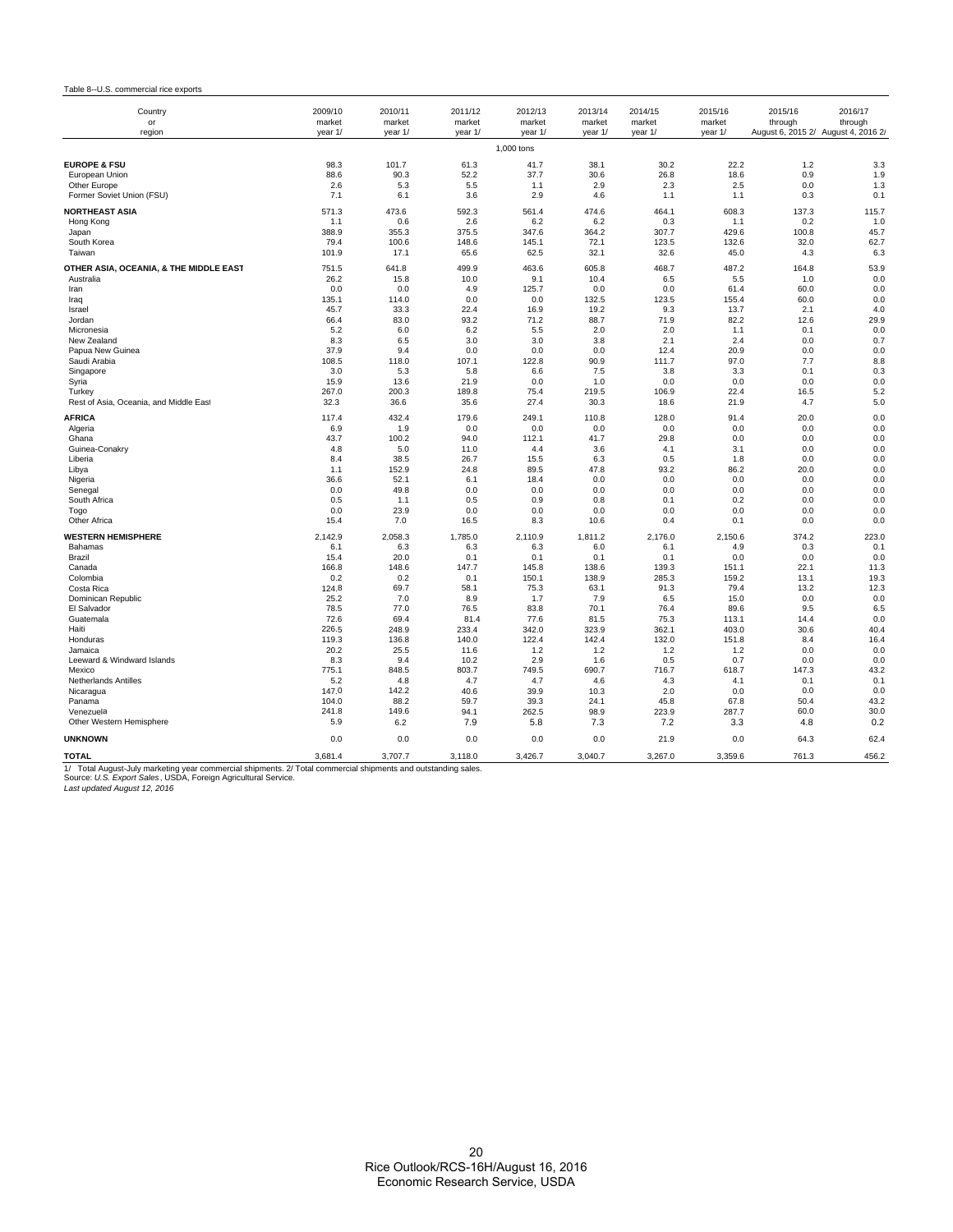|                  |            | <b>United States</b> |                |                 |             |                |            |                |
|------------------|------------|----------------------|----------------|-----------------|-------------|----------------|------------|----------------|
| Month or         | Southern   | Southern             | California     |                 | Thailand 5/ |                |            | Vietnam 7/     |
| market-          | long-grain | long-grain           | medium-grain   | 100%            | 5%          | 15%            | A.1 6/     | 5%             |
| year 1/          | milled 2/  | rough 3/             | milled 4/      | Grade B         | Parboiled   | <b>Brokens</b> | Super      | <b>Brokens</b> |
|                  |            |                      |                | \$ / metric ton |             |                |            |                |
| 2010/11          | 525        | 300                  | 813            | 518             | 522         | 481            | 415        | 471            |
| 2011/12          | 560        | 339                  | 703            | 592             | 587         | 571            | 521        | 477            |
| Aug. 2012        | 576        | 366                  | 749            | 579             | 586         | 555            | 509        | 433            |
| Sep. 2012        | 590        | 374                  | 750            | 579             | 591         | 551            | 512        | 455            |
| Oct. 2012        | 593        | 365                  | 756            | 571             | 586         | 539            | 519        | 450            |
| Nov. 2012        | 595        | 360                  | 750            | 573             | 590         | 535            | 523        | 449            |
| Dec. 2012        | 595        | 360                  | 737            | 569             | 566         | 535            | 521        | 414            |
| Jan. 2013        | 607        | 360                  | 698            | 575             | 573         | 540            | 530        | 405            |
| Feb. 2013        | 621        | 370                  | 650            | 575             | 574         | 542            | 534        | 400            |
| Mar. 2013        | 632        | 371                  | 650            | 573             | 564         | 536            | 533        | 399            |
| Apr. 2013        | 644        | 375                  | 650            | 571             | 553         | 535            | 530        | 383            |
| May 2013         | 661        | 377                  | 663            | 558             | 552         | 514            | 511        | 376            |
| June 2013        | 639        | 389                  | 690            | 536             | 546         | 489            | 492        | 369            |
| <b>July 2013</b> | 625        | 394                  | 690            | 519             | 538         | 459            | 462        | 389            |
| 2012/13          | 615        | 372                  | 703            | 565             | 568         | 528            | 515        | 410            |
| Aug. 2013        | 609        | 386                  | 690            | 493             | 507         | 430            | 428        | 391            |
| Sep. 2013        | 608        | 385                  | 660            | 461             | 462         | 418            | 416        | 363            |
| Oct. 2013        | 601        | 380                  | 631            | 445             | 450         | 399            | 391        | 395            |
| Nov. 2013        | 591        | 380                  | 625            | 433             | 449         | 395            | 385        | 403            |
| Dec. 2013        | 595        | 380                  | 625            | 428             | 449         | 394            | 370        | 427            |
| Jan. 2014        | 590        | 380                  | 625            | 418             | 442         | 360            | 310        | 404            |
| Feb. 2014        | 579        | 380                  | NQ             | 423             | 447         | 370            | 313        | 398            |
| Mar. 2014        | 584        | 380                  | 1,100          | 416             | 431         | 377            | 314        | 388            |
| Apr. 2014        | 584        | 380                  | 1,075          | 401             | 409         | 373            | 306        | 385            |
| May 2014         | 584        | 380                  | 1,075          | 399             | 403         | 368            | 303        | 403            |
| June 2014        | 577        | 380<br>365           | 1,075<br>1,039 | 405<br>421      | 416<br>429  | 372<br>NQ      | 321<br>333 | 406<br>431     |
| <b>July 2014</b> | 557        |                      |                |                 |             |                |            |                |
| 2013/14          | 588        | 380                  | 838            | 428             | 441         | 386            | 349        | 399            |
| Aug. 2014        | 553        | 329                  | 1030           | 447             | 441         | NQ             | 339        | 454            |
| Sep. 2014        | 540        | 325                  | 1010           | 449             | 437         | <b>NQ</b>      | 336        | 450            |
| Oct. 2014        | 530        | 320                  | 940            | 446             | 432         | NQ             | 330        | 440            |
| Nov. 2014        | 530        | 308                  | 940            | 434             | 419         | NQ             | 332        | 420            |
| Dec. 2014        | 520        | 303                  | 932            | 424             | 411         | 403            | 326        | 392            |
| Jan. 2015        | 507        | 284                  | 913            | 423             | 410         | 403            | 326        | 374            |
| Feb. 2015        | 481        | 263                  | 888            | 421             | 410         | 400            | 326        | 355            |
| Mar. 2015        | 485        | 260                  | 870            | 413             | 400         | 387            | 327        | 367            |
| Apr. 2015        | 485        | 250                  | 863            | 408             | 392         | 377            | 327        | 358            |
| May 2015         | 474        | 229                  | 850            | 393             | 382         | 371            | 323        | 355            |
| June 2015        | 461        | 222                  | 850            | 383             | 371         | 372            | 322        | 353            |
| <b>July 2015</b> | 474        | 240                  | 850            | 396             | 390         | 376            | 324        | 350            |
| 2014/15          | 503        | 278                  | 911            | 420             | 408         | 385            | 328        | 389            |
| Aug. 2015        | 511        | 278                  | 839            | 382             | 374         | 358            | 324        | 340            |
| Sep. 2015        | 565        | 311                  | 835            | 366             | 356         | 341            | 318        | 329            |
| Oct. 2015        | 576        | 313                  | 835            | 373             | 362         | 355            | NQ         | 364            |
| Nov. 2015        | 549        | 295                  | 825            | 371             | 358         | 350            | <b>NQ</b>  | 376            |
| Dec. 2015        | 517        | 280                  | 802            | 365             | 354         | 342            | <b>NQ</b>  | 377            |
| Jan. 2016        | 498        | 283                  | 790            | 371             | 360         | 350            | NQ         | 359            |
| Feb. 2016        | 509        | 275                  | 790            | 381             | 372         | 362            | <b>NQ</b>  | 354            |
| Mar. 2016        | 508        | 263                  | 790            | 379             | 371         | 362            | NQ         | 381            |
| Apr. 2016        | 509        | 263                  | 719            | 385             | 376         | 371            | NQ         | 374            |
| May 2016         | 510        | 281                  | 685            | 410             | 410         | 388            | NQ         | 376            |
| June 2016        | 510        | 290                  | 650            | 418             | 422         | 406            | NQ         | 375            |
| July 2016 8/     | 498        | 279                  | 650            | 431             | 455         | 410            | NQ         | 366            |
| 2015/16          | 522        | 284                  | 768            | 386             | 381         | 366            | 321        | 364            |
| Aug. 2016 9/     | 480        | 265                  | 640            | 426             | 437         | 404            | NQ         | 355            |
| 2016/17 9/       | 480        | 265                  | 640            | 426             | 437         | 404            | <b>NQ</b>  | 355            |
|                  |            |                      |                |                 |             |                |            |                |

Table 9--U.S., Thailand, and Vietnam price quotes

NQ = No quotes. Bold denotes a back-year revision. 1/ Simple average of weekly quotes.

Market year average prices are simple average of monthly prices.

2/ Number 2, 4-percent brokens, sacked. Prior to August 2015, free alongside vessel, U.S. Gulf Port.

Since August 2015, free on board vessel, U.S. Gulf port.

To convert to a free on board vessel price add \$25 per ton. 3/ Bulk, free on board vessel, New Orleans, LA.<br>4/ New price series. Number 1, maximum 4-percent brokens, sacked, 25 kilogram, containerized, free on board, Calif

Sources: U.S. and Vietnam prices, *Creed Rice Market Report;* Thailand prices, *Weekly Rice Price Update,* U.S.<br>Agricultural Office, Bangkok, Thailand (www.fas.usda.gov).

*Updated August 12, 2016.*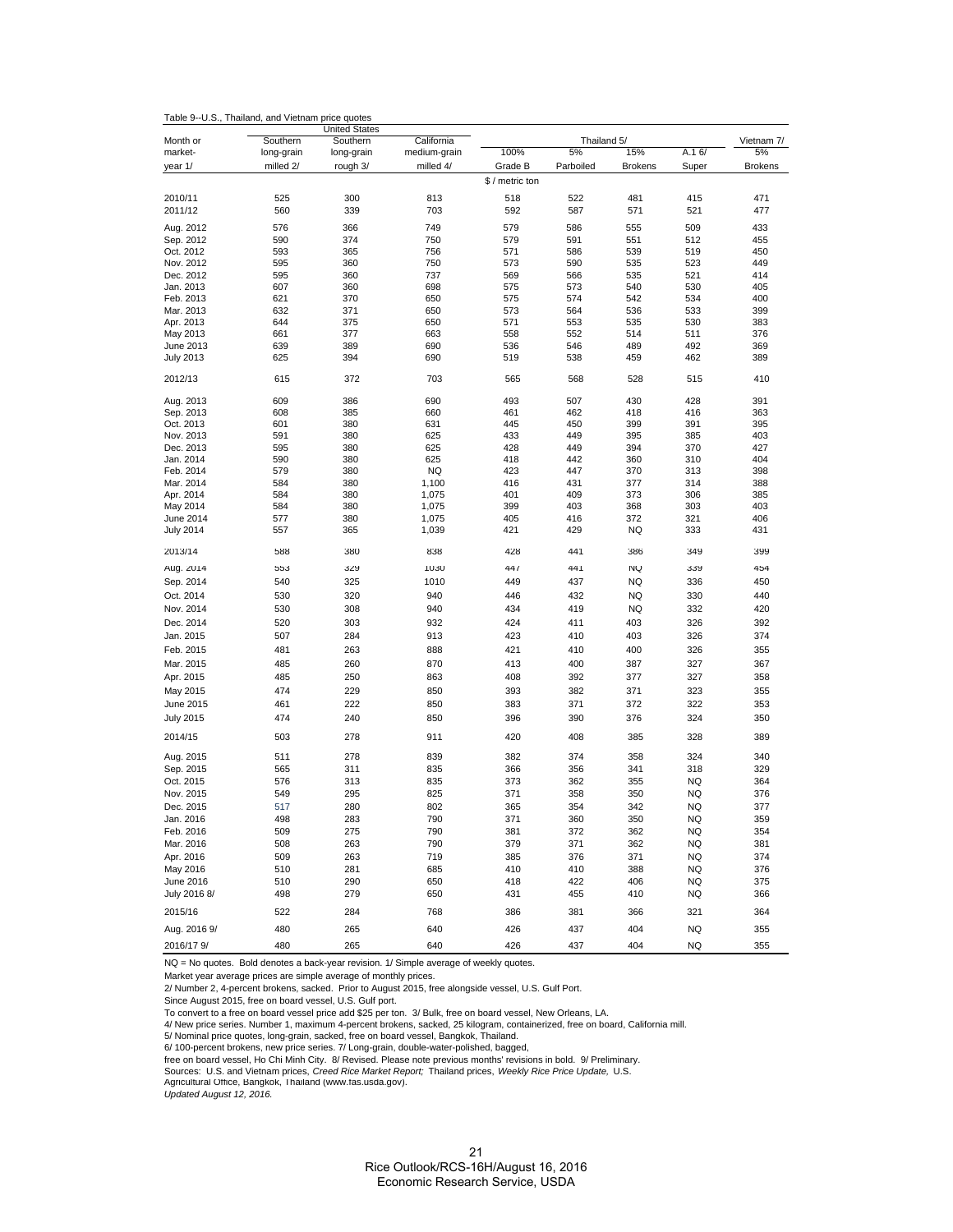| Table 10--Global rice producers: annual production, monthly revisions, and annual changes 1/ |  |  |  |
|----------------------------------------------------------------------------------------------|--|--|--|
|                                                                                              |  |  |  |

|                      |                   | 2015/16 2/ |         |                |             | $\overline{2}$<br>2016/17 |         |             |                |
|----------------------|-------------------|------------|---------|----------------|-------------|---------------------------|---------|-------------|----------------|
|                      |                   | July       | August  | Monthly        | Annual      | July                      | August  | Monthly     | Annual         |
| Country              | 2014/15           | 2016       | 2016    | revisions      | changes     | 2016                      | 2016    | revisions   | changes        |
|                      | 1,000 metric tons |            |         |                |             |                           |         |             |                |
| Afghanistan          | 501               | 520        | 397     | $-123$         | $-104$      | 500                       | 403     | $-97$       | 6              |
| Argentina            | 1,014             | 891        | 910     | 19             | $-104$      | 1,001                     | 1,001   | 0           | 91             |
| Australia            | 497               | 180        | 180     | $\mathbf 0$    | $-317$      | 400                       | 450     | 50          | 270            |
| Bangladesh           | 34.500            | 34.500     | 34,500  | 0              | $\mathbf 0$ | 34,550                    | 34,515  | $-35$       | 15             |
| <b>Brazil</b>        | 8,465             | 7,125      | 7,125   | 0              | $-1,340$    | 8,500                     | 8,500   | 0           | 1,375          |
| <b>Burma</b>         | 12,600            | 12,200     | 12,200  | $\mathbf 0$    | $-400$      | 12,500                    | 12,500  | 0           | 300            |
| Cambodia             | 4,700             | 4,350      | 4,350   | $\Omega$       | $-350$      | 4,700                     | 4,700   | 0           | 350            |
| China                | 144,560           | 145,770    | 145,770 | $\mathbf 0$    | 1,210       | 146,500                   | 146,500 | $\mathbf 0$ | 730            |
| Colombia             | 1,220             | 1,400      | 1,400   | $\Omega$       | 180         | 1,360                     | 1,360   | $\Omega$    | $-40$          |
| Cote d'Ivoire        | 1,340             | 1,836      | 1,836   | $\Omega$       | 496         | 1,950                     | 1,950   | $\Omega$    | 114            |
| Cuba                 | 455               | 395        | 395     | $\Omega$       | $-60$       | 433                       | 433     | 0           | 38             |
| Dominican Republic   | 577               | 540        | 540     | $\mathbf 0$    | $-37$       | 500                       | 500     | 0           | $-40$          |
| Ecuador              | 730               | 750        | 750     | $\mathbf 0$    | 20          | 660                       | 660     | 0           | $-90$          |
| Egypt                | 4,530             | 4,000      | 4,000   | $\mathbf 0$    | $-530$      | 4,000                     | 4,000   | 0           | $\mathbf 0$    |
| European Union       | 1,963             | 2,055      | 2,055   | $\mathbf 0$    | 92          | 2,026                     | 2,026   | $\mathbf 0$ | $-29$          |
| Ghana                | 362               | 330        | 330     | $\mathbf 0$    | $-32$       | 300                       | 300     | 0           | $-30$          |
| Guinea               | 1,301             | 1,351      | 1,351   | $\mathbf 0$    | 50          | 1,375                     | 1,375   | $\mathbf 0$ | 24             |
| Guyana               | 635               | 684        | 684     | $\mathbf 0$    | 49          | 691                       | 691     | 0           | $\overline{7}$ |
| India                | 105,480           | 103,500    | 103,500 | $\mathbf 0$    | $-1,980$    | 105,000                   | 105,000 | $\mathbf 0$ | 1,500          |
| Indonesia            | 35,560            | 35,300     | 36,200  | 900            | 640         | 36,600                    | 36,600  | 0           | 400            |
| Iran                 | 1,716             | 1,782      | 1,782   | $\mathbf 0$    | 66          | 1,740                     | 1,848   | 108         | 66             |
| Iraq                 | 267               | 110        | 110     | $\mathbf 0$    | $-157$      | 265                       | 265     | 0           |                |
| Japan                | 7,849             | 7,653      | 7,653   | $\mathbf 0$    | $-196$      | 7,680                     | 7,680   | 0           | 27             |
| Korea, North         | 1,700             | 1,300      | 1,300   | 0              | $-400$      | 1,600                     | 1,600   | 0           | 300            |
| Korea, South         | 4,241             | 4,327      | 4,327   | 0              | 86          | 4,000                     | 4,000   | 0           | $-327$         |
| Laos                 | 1,875             | 1,925      | 1,925   | $\mathbf 0$    | 50          | 1,950                     | 1,950   | $\mathbf 0$ | 25             |
| Liberia              | 168               | 186        | 186     | $\mathbf 0$    | 18          | 189                       | 189     | 0           | 3              |
| Madagascar           | 2,546             | 2,382      | 2,382   | $\mathbf 0$    | $-164$      | 2,368                     | 2,368   | 0           | $-14$          |
| Malaysia             | 1,800             | 1,800      | 1,800   | $\mathbf 0$    | $\mathbf 0$ | 1,820                     | 1,820   | 0           | 20             |
| Mali                 | 1,409             | 1,515      | 1,515   | $\Omega$       | 106         | 1,650                     | 1,650   | $\Omega$    | 135            |
| Mexico               | 179               | 160        | 160     | $\Omega$       | $-19$       | 173                       | 173     | 0           | 13             |
| Mozambique           | 223               | 228        | 228     | $\Omega$       | 5           | 195                       | 195     | $\Omega$    | $-33$          |
| Nepal                | 3,100             | 3,100      | 3,100   | $\mathbf 0$    | $\mathbf 0$ | 3,100                     | 3,100   | 0           | 0              |
| Nigeria              | 2,835             | 2,709      | 2,709   | $\mathbf 0$    | $-126$      | 2,700                     | 2,700   | $\mathbf 0$ | -9             |
| Pakistan             | 6,900             | 6,700      | 6,700   | $\mathbf 0$    | $-200$      | 6,900                     | 6,900   | $\mathbf 0$ | 200            |
| Peru                 | 1,933             | 2,000      | 2,000   | $\mathbf 0$    | 67          | 2,050                     | 2,050   | $\mathbf 0$ | 50             |
| Philippines          | 11,915            | 11,350     | 11,350  | $\overline{0}$ | $-565$      | 12,000                    | 12,000  | $\mathbf 0$ | 650            |
| Russia               | 682               | 722        | 722     | $\mathbf 0$    | 40          | 700                       | 725     | 25          | 3              |
| Sierra Leone         | 728               | 801        | 801     | $\mathbf 0$    | 73          | 693                       | 693     | 0           | $-108$         |
| Sri Lanka            | 2,850             | 3,300      | 3,300   | $\Omega$       | 450         | 3,400                     | 3,400   | 0           | 100            |
| Taiwan               | 1,136             | 1,144      | 1,144   | $\mathbf 0$    | 8           | 1,144                     | 1,144   | 0           | $\mathbf 0$    |
| Tanzania             | 1,730             | 1,750      | 1,750   | $\mathbf 0$    | 20          | 1,800                     | 1,800   | 0           | 50             |
| Thailand             | 18,750            | 15,800     | 15,800  | $\mathbf 0$    | $-2,950$    | 17,000                    | 17,000  | 0           | 1,200          |
| Turkey               | 460               | 500        | 500     | 0              | 40          | 500                       | 500     | 0           | $\mathbf 0$    |
| Uganda               | 154               | 150        | 150     | $\mathbf 0$    | $-4$        | 150                       | 150     | $\mathbf 0$ | $\overline{0}$ |
| <b>United States</b> | 7,106             | 6,107      | 6,107   | $\mathbf 0$    | -999        | 7,779                     | 7,758   | $-21$       | 1,651          |
| Uruguay              | 977               | 802        | 802     | $\mathbf 0$    | $-175$      | 900                       | 900     | $\mathbf 0$ | 98             |
| Venezuela            | 360               | 340        | 340     | $\mathbf 0$    | $-20$       | 340                       | 340     | $\mathbf 0$ | $\mathbf 0$    |
| Vietnam              | 28,166            | 28,100     | 27,500  | $-600$         | -666        | 28,500                    | 28,500  | 0           | 1,000          |
| Subtotal             | 474,745           | 466,420    | 466,616 | 196            | $-8,129$    | 476,832                   | 476,862 | 30          | 10,246         |
| Others               | 3,959             | 4,217      | 4,202   | $-15$          | 243         | 4,400                     | 4,221   | $-179$      | 19             |
| World total          | 478,704           | 470,637    | 470,818 | 181            | $-7,886$    | 481,232                   | 481,083 | $-149$      | 10,265         |

 1/ Market year production on a milled basis. 2/ Projected. Source: *Production, Supply, & Distribution Online Data Base,* USDA, Foreign Agricultural Service, http://www.fas.usda.gov/psdonline/psdHome.aspx. *Updated August 12, 2016.*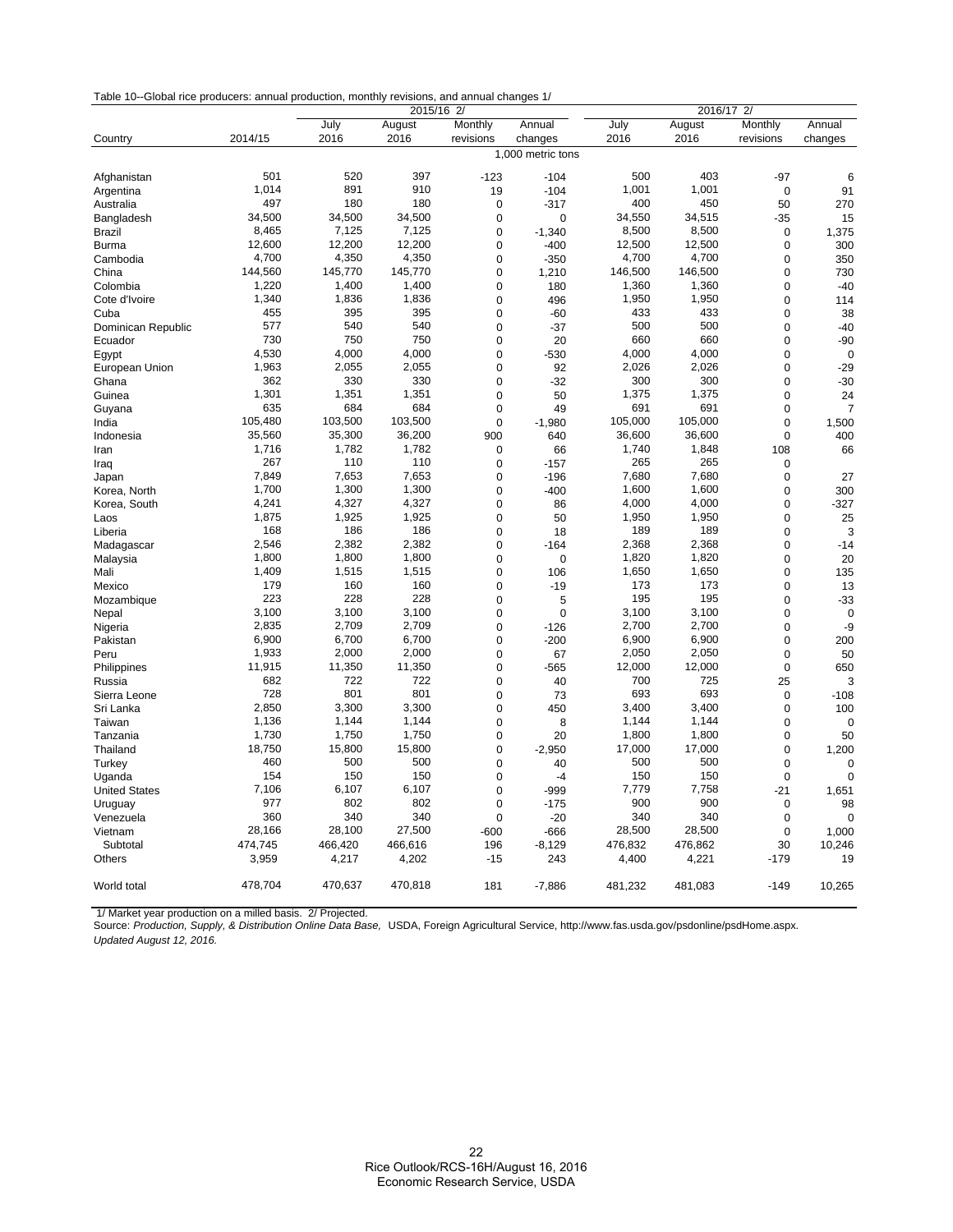|  |  | Table 11--Global rice exporters; calendar year exports, monthly revisions, and annual changes |
|--|--|-----------------------------------------------------------------------------------------------|
|  |  |                                                                                               |

|                      |        | 20161/                           |        |             |                         | 20171/ |        |             |             |  |
|----------------------|--------|----------------------------------|--------|-------------|-------------------------|--------|--------|-------------|-------------|--|
|                      |        | July                             | August | Monthly     | Annual                  | July   | August | Monthly     | Annual      |  |
| Country              | 2015   | 2016                             | 2016   | revisions   | changes                 | 2016   | 2016   | revisions   | changes     |  |
|                      |        | 1,000 metric tons (milled basis) |        |             |                         |        |        |             |             |  |
| Argentina            | 310    | 480                              | 500    | 20          | 190                     | 600    | 550    | $-50$       | 50          |  |
| Australia            | 323    | 180                              | 180    | 0           | $-143$                  | 200    | 250    | 50          | 70          |  |
| <b>Brazil</b>        | 895    | 700                              | 700    | $\mathbf 0$ | $-195$                  | 800    | 800    | 0           | 100         |  |
| <b>Burma</b>         | 1,735  | 1,650                            | 1,650  | 0           | $-85$                   | 1,750  | 1,750  | $\mathbf 0$ | 100         |  |
| Cambodia             | 1,150  | 900                              | 900    | 0           | $-250$                  | 1,050  | 1,050  | $\mathbf 0$ | 150         |  |
| China                | 262    | 350                              | 350    | 0           | 88                      | 300    | 300    | $\mathbf 0$ | $-50$       |  |
| Cote d'Ivoire        | 20     | 100                              | 100    | 0           | 80                      | 150    | 150    | $\mathbf 0$ | 50          |  |
| Egypt                | 250    | 200                              | 200    | 0           | $-50$                   | 200    | 200    | 0           | $\mathbf 0$ |  |
| European Union       | 251    | 270                              | 270    | 0           | 19                      | 260    | 280    | 20          | 10          |  |
| Guinea               | 50     | 50                               | 50     | 0           | $\mathbf 0$             | 80     | 80     | 0           | 30          |  |
| Guyana               | 536    | 540                              | 540    | $\Omega$    | $\overline{\mathbf{4}}$ | 540    | 540    | $\mathbf 0$ | $\mathbf 0$ |  |
| India                | 11,046 | 9,000                            | 9,300  | 300         | $-1,746$                | 8,500  | 8,800  | 300         | $-500$      |  |
| Japan                | 65     | 75                               | 75     | $\mathbf 0$ | 10                      | 80     | 80     | $\mathbf 0$ | 5           |  |
| Kazakhstan           | 42     | 60                               | 60     | 0           | 18                      | 45     | 45     | 0           | $-15$       |  |
| Pakistan             | 4,000  | 4,500                            | 4,500  | 0           | 500                     | 4,250  | 4,250  | 0           | $-250$      |  |
| Paraguay             | 371    | 480                              | 480    | 0           | 109                     | 470    | 470    | 0           | $-10$       |  |
| Peru                 | 30     | 50                               | 50     | 0           | 20                      | 60     | 60     | $\mathbf 0$ | 10          |  |
| Russia               | 163    | 190                              | 190    | 0           | 27                      | 180    | 180    | $\mathbf 0$ | $-10$       |  |
| Senegal              | 10     | 10                               | 10     | 0           | $\mathbf 0$             | 10     | 10     | 0           | $\pmb{0}$   |  |
| South Africa         | 120    | 90                               | 90     | $\mathbf 0$ | $-30$                   | 90     | 90     | $\mathbf 0$ | $\mathbf 0$ |  |
| Surinam              | 35     | 40                               | 40     | 0           | 5                       | 45     | 45     | 0           | 5           |  |
| Tanzania             | 30     | 30                               | 30     | 0           | $\mathbf 0$             | 30     | 30     | 0           | $\mathbf 0$ |  |
| Thailand             | 9,779  | 9,800                            | 9,800  | 0           | 21                      | 9,000  | 9,000  | $\mathbf 0$ | $-800$      |  |
| Turkey               | 28     | 25                               | 25     | 0           | $-3$                    | 25     | 25     | 0           | $\mathbf 0$ |  |
| Uganda               | 40     | 40                               | 40     | 0           | $\mathbf 0$             | 40     | 40     | $\mathbf 0$ | $\mathbf 0$ |  |
| <b>United States</b> | 3,355  | 3,450                            | 3,450  | 0           | 95                      | 3,650  | 3,650  | $\mathbf 0$ | 200         |  |
| Uruguay              | 718    | 850                              | 850    | 0           | 132                     | 840    | 840    | $\mathbf 0$ | $-10$       |  |
| Venezuela            | 180    | 140                              | 140    | $\mathbf 0$ | $-40$                   | 80     | 80     | 0           | $-60$       |  |
| Vietnam              | 6,606  | 6,900                            | 6,400  | $-500$      | $-206$                  | 7,000  | 6,800  | $-200$      | 400         |  |
| Subtotal             | 42,400 | 41,150                           | 40,970 | $-180$      | $-1,430$                | 40,325 | 40,445 | 120         | $-525$      |  |
| Other                | 277    | 191                              | 261    | 70          | $-17$                   | 185    | 185    | 0           | (76)        |  |
| World total          | 42,677 | 41,341                           | 41,231 | $-110$      | $-1,446$                | 40,510 | 40,630 | 120         | $-601$      |  |
| U.S. Share           | 7.9%   | 8.3%                             | 8.4%   |             |                         | 9.0%   | 9.0%   | $\mathbf 0$ |             |  |

Note: All trade data are reported on a calendar year basis.

1/ Projected.

Source: *Production, Supply, & Distribution Online Data Base,* USDA, Foreign Agricultural Service, http://www.fas.usda.gov/psdonline/psdHome.aspx. *Last updated August 12, 2016.*